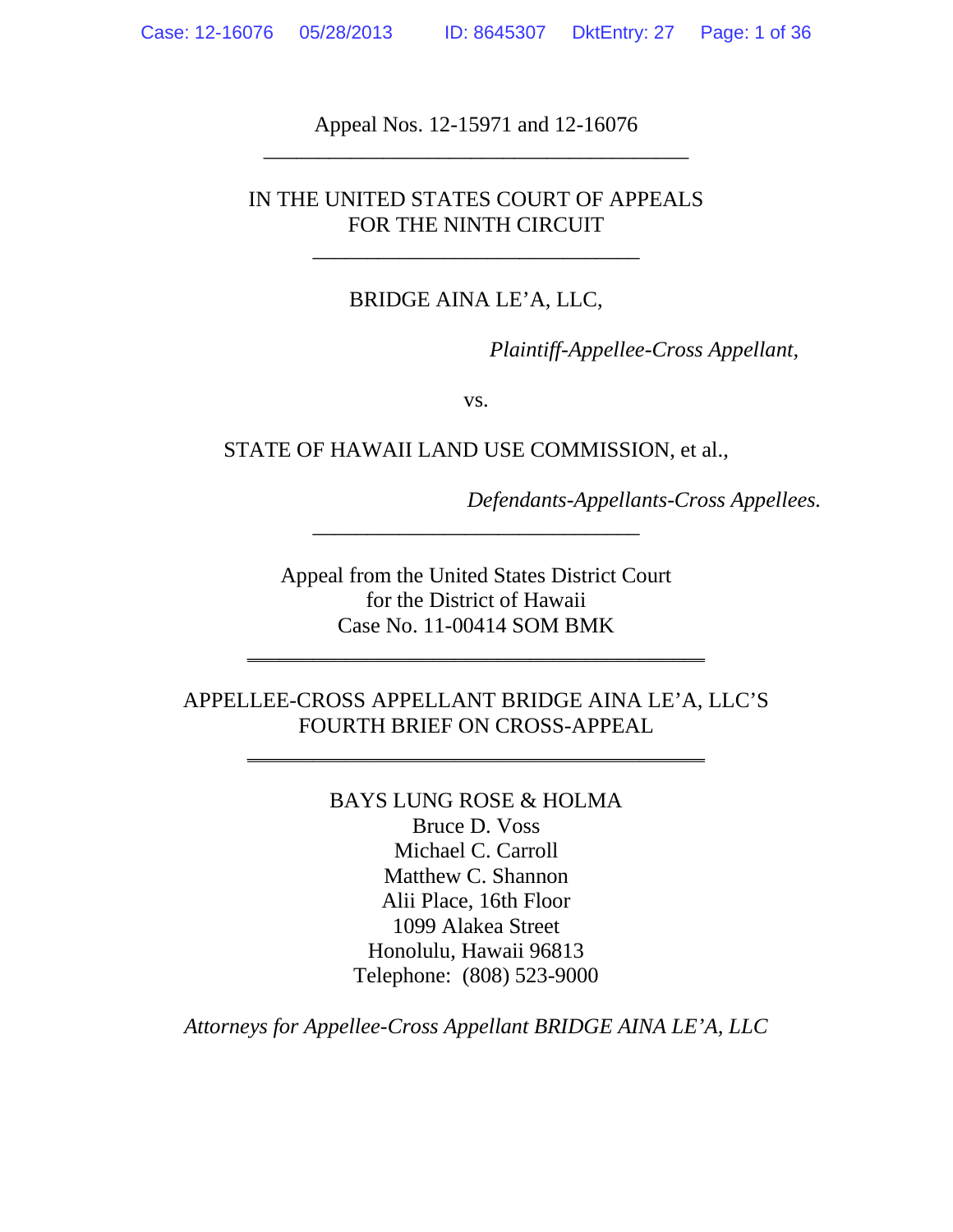| $\mathbf{I}$ . |                 |    |                                                             |  |  |
|----------------|-----------------|----|-------------------------------------------------------------|--|--|
| II.            |                 |    |                                                             |  |  |
|                | A.              |    |                                                             |  |  |
|                |                 | 1. |                                                             |  |  |
|                |                 | 2. | <b>Constitutional Adjudication Can Be Narrowed By State</b> |  |  |
|                |                 | 3. |                                                             |  |  |
|                | <b>B.</b>       |    |                                                             |  |  |
|                |                 | 1. |                                                             |  |  |
|                |                 | 2. | Remand Provides Bridge With Necessary Remedies11            |  |  |
|                |                 | 3. |                                                             |  |  |
|                | $\mathcal{C}$ . |    | Remand Would Obviate The Need For This Court To Rule On     |  |  |
| Ш.             |                 |    |                                                             |  |  |
|                |                 |    | ADDENDUM OF UNPUBLISHED DECISIONS                           |  |  |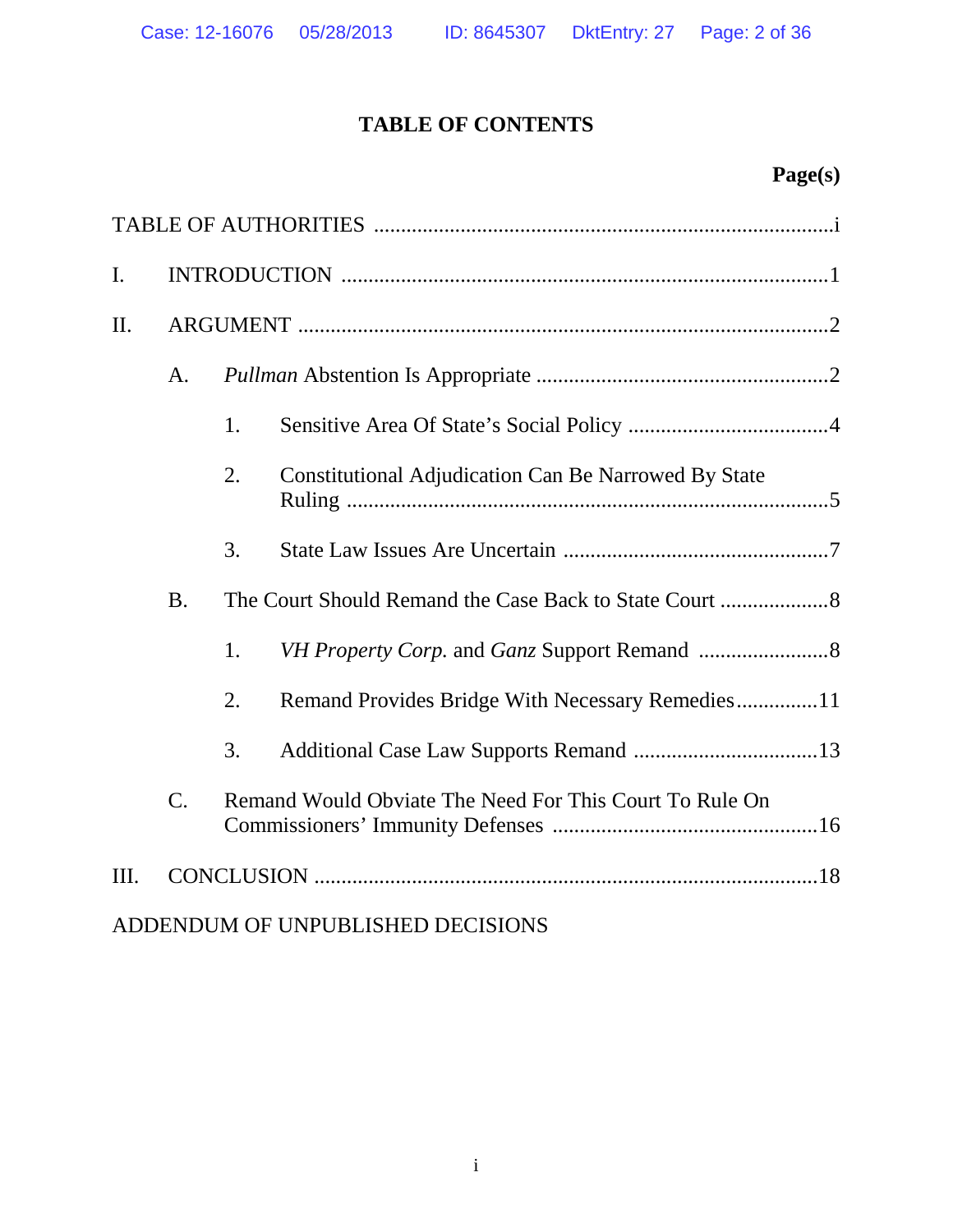# **TABLE OF AUTHORITIES**

# **Page(s)**

# **FEDERAL CASES**

| 10 Palm v. City of Miami Beach, 2011 U.S. Dist. LEXIS                     |
|---------------------------------------------------------------------------|
|                                                                           |
| Adminstaff, Inc. v. Kaiser, 799 F. Supp. 685, 690 (W.D. Tex.              |
|                                                                           |
|                                                                           |
|                                                                           |
|                                                                           |
| Clark v. City of Gig Harbor, 2009 U.S. Dist. LEXIS 38524,                 |
|                                                                           |
|                                                                           |
| <b>England v. Louisiana State Board of Medical Examiners,</b>             |
|                                                                           |
|                                                                           |
| Ganz v. City of Belvedere, 739 F. Supp. 507 (N.D. Cal. 1990) 8, 9, 10, 13 |
|                                                                           |
| Kollsman v. Los Angeles, 737 F.2d 830, 836 n. 18 (9 <sup>th</sup> Cir.    |
|                                                                           |
|                                                                           |
|                                                                           |
| Moheb, Inc. v. City of Miami, 756 F. Supp. 2d 1370, 1374                  |
|                                                                           |
| Palivos v. City of Chicago, 901 F. Supp. 271, 273 (N.D. Ill.              |
|                                                                           |
| Palmer Trinity Private School v. Village of Palmetto Bay,                 |
|                                                                           |
|                                                                           |
| Project Patch Family Therapy Ctr. v. Klickitat County Bd. of              |
| Adjustment, 2008 U.S. Dist. LEXIS 122335, 2008 WL 906078                  |
|                                                                           |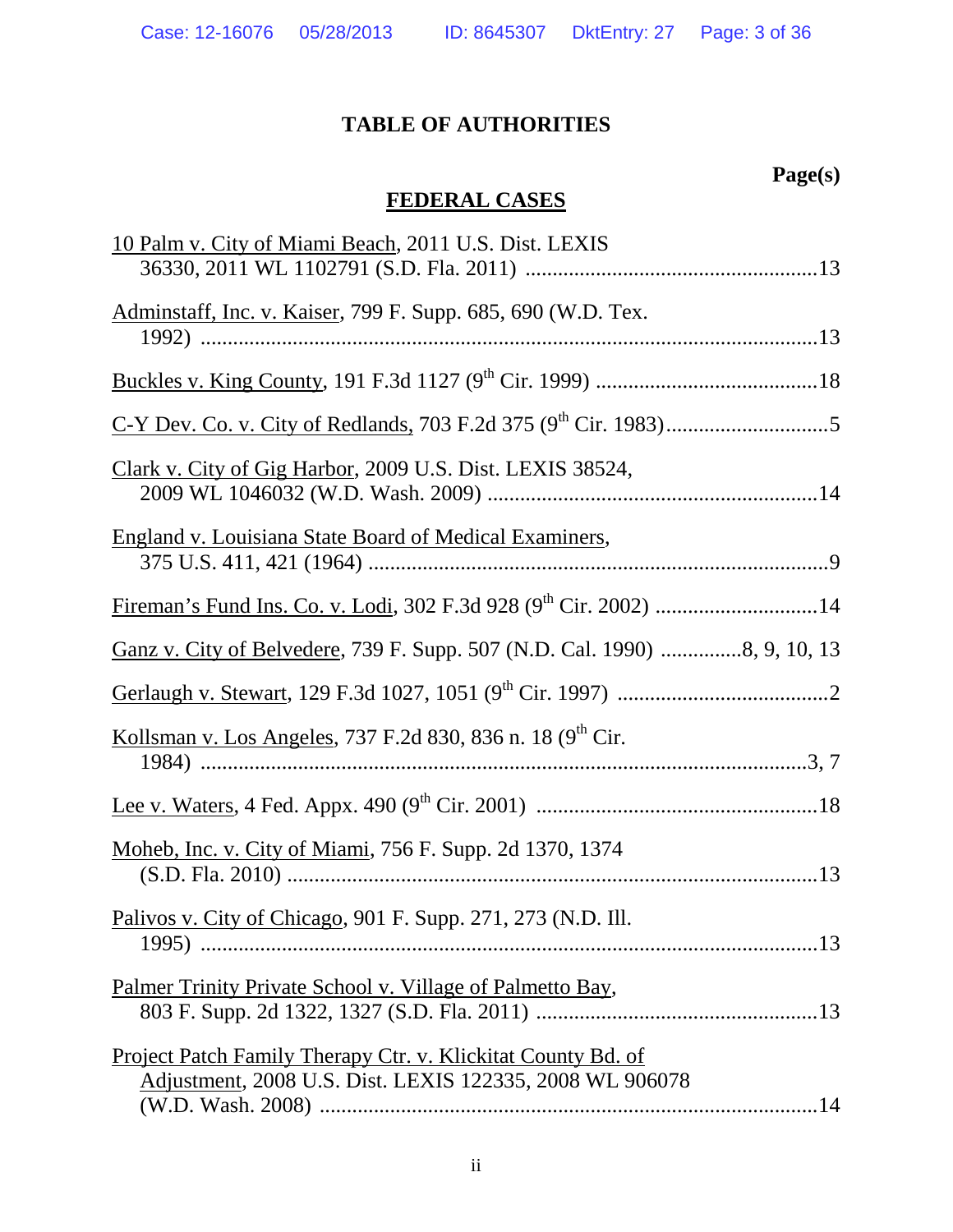| Pullman Railroad Comm'n v. Pullman Co., 312 U.S. 496               |  |  |  |  |  |
|--------------------------------------------------------------------|--|--|--|--|--|
| <u>San Remo Hotel, L.P. v. City &amp; Cnty. of San Francisco,</u>  |  |  |  |  |  |
| Santa Fe Land Improvement Co. v. City of Chula Vista,              |  |  |  |  |  |
| Sarnoff v. American Home Prods. Corp., 798 F.2d 1075, 1084         |  |  |  |  |  |
| Sinclair Oil Corp. v. County of Santa Barbara, 96 F.3d 401, 409    |  |  |  |  |  |
| United States v. Westland Water Dist., 134 F. Supp. 2d 1111,       |  |  |  |  |  |
| VH Property Corp. v. City of Rancho Palos Verdes,                  |  |  |  |  |  |
| <b>STATE CASES</b>                                                 |  |  |  |  |  |
| Kaniakapupu v. Land Use Com'n, 111 Haw. 124, 139 P.3d 712 (2006) 4 |  |  |  |  |  |
|                                                                    |  |  |  |  |  |
| <b>FEDERAL STATUTES</b>                                            |  |  |  |  |  |
|                                                                    |  |  |  |  |  |
| <b>STATE STATUTES</b>                                              |  |  |  |  |  |
|                                                                    |  |  |  |  |  |
|                                                                    |  |  |  |  |  |

# **FEDERAL RULES**

|--|--|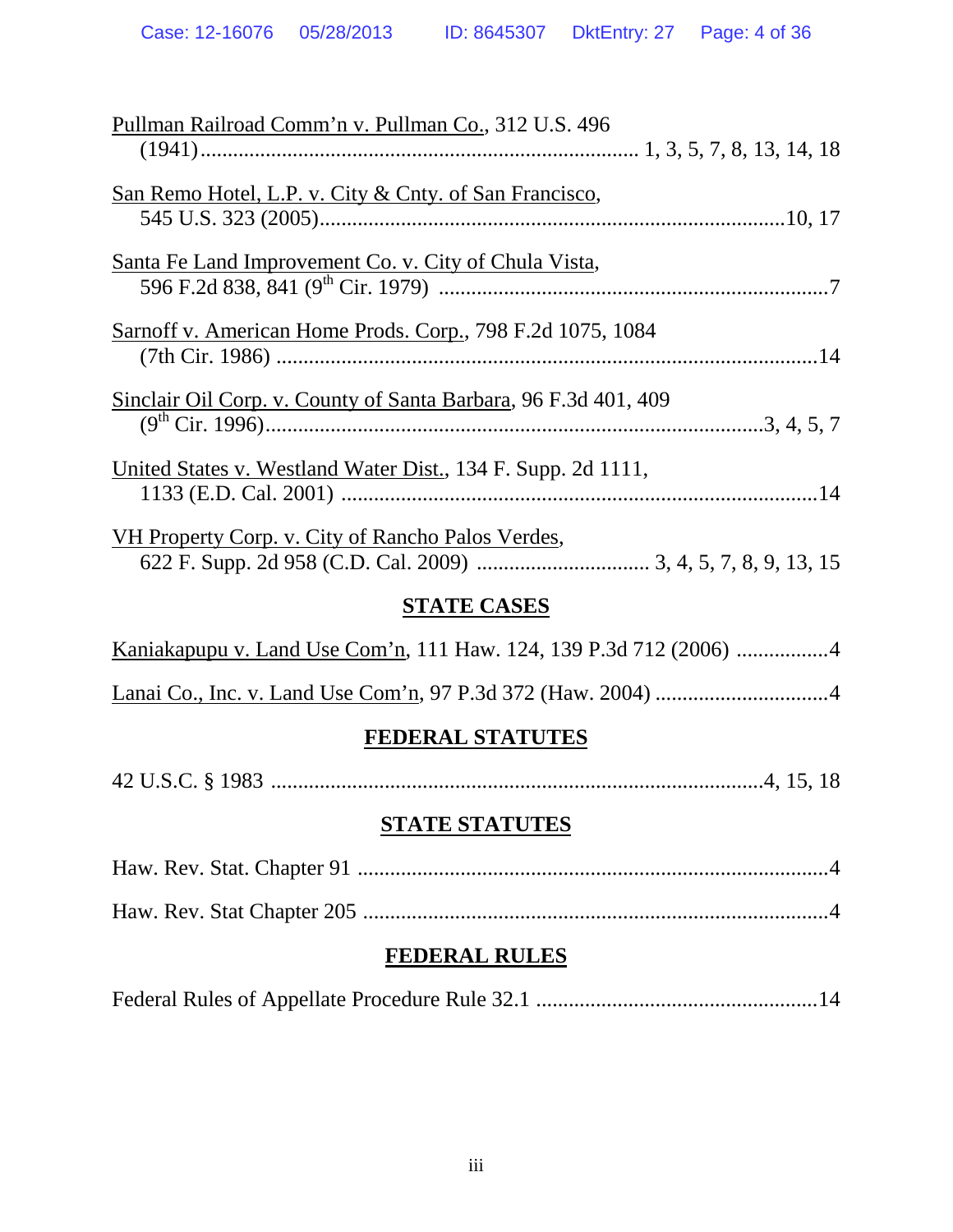### APPELLEE-CROSS APPELLANT BRIDGE AINA LE'A, LLC'S FOURTH BRIEF ON CROSS-APPEAL

## **I. INTRODUCTION**

After unlawfully reclassifying Bridge Aina Le'a, LLC's Property<sup>[1](#page-4-0)</sup> from urban to agriculture, and in the process violating almost every applicable statute, regulation and constitutional provision since 2005, it is beyond ironic for the Commissioners to now be complaining about the unfairness of this litigation. The Commissioners utterly fail to acknowledge the damage they caused Bridge by creating a shadow over the Property and the project for almost the past decade. To be sure, Bridge has been asserting that the Commission's conduct has been unlawful since at least 2007, but the Commission continually chose to ignore Bridge's arguments and instead sought to punish Bridge and enforce "consequences."

Simply put, the applicable case law is clear that the federal courts should not unnecessarily meddle in local issues such as land use. The district court correctly invoked Pullman abstention and declined to rule on the Commissioners' immunity claims based on the motion to dismiss. See Pullman Railroad Comm'n v. Pullman Co., 312 U.S. 496 (1941). But the district court erred by refusing to remand all or part of the case back to state court after invoking Pullman.

<span id="page-4-0"></span><sup>&</sup>lt;sup>1</sup> Unless stated otherwise, terms used herein have the same meaning as defined in Bridge's second brief.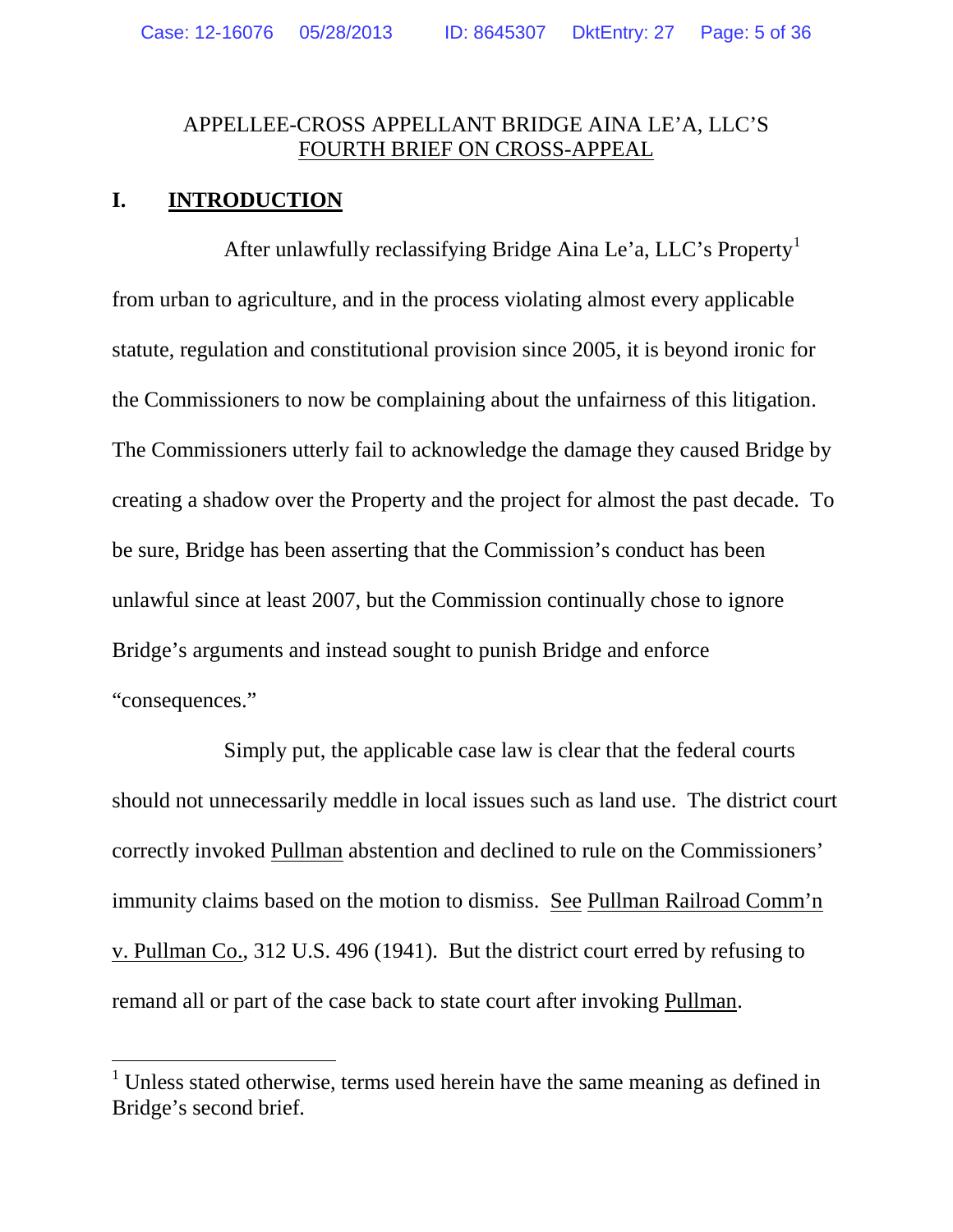Therefore, this court should affirm the district court's Pullman abstention but reverse and remand the case back to state court for Bridge to pursue its state law takings and declaratory judgment claims.

Remand of this case back to state court does not require this court to rule on the Commissioners' immunity claims. However, if the court is inclined to rule, it should deny immunity based on the allegations in the complaint. Because the Commission assumed multiple roles as rule maker, monitor of compliance, prosecutor, and arbiter, the Commissioners are not entitled to immunity. Despite the Commissioners' worn and overused analogy in the briefs, they acted unlike any judge in the country. Therefore, the Commissioners are not entitled to immunity.

## **II. ARGUMENT**

## **A.** *Pullman* **Abstention Is Appropriate**

The district court was correct to abstain and stay the federal claims pursuant to Pullman. [2](#page-5-0) Pullman abstention is an *equitable* and *discretionary* doctrine that may be invoked by the district court so long as the underlying three criteria are satisfied:

<span id="page-5-0"></span> $2$  The Commissioners' argument that Bridge waived its abstention argument is unfounded. See Third Brief, pp. 2-3. The Commissioners' citation to Gerlaugh v. Stewart, 129 F.3d 1027, 1051 (9<sup>th</sup> Cir. 1997) (Reinhardt J. concurring and dissenting), is unpersuasive because that case dealt with a ineffective counsel dispute where defense counsel failed to make closing arguments during the penalty phase of a murder trial. Id. Here, Bridge asserted the Pullman abstention arguments at the district court below and then referenced and incorporated the district court's analysis into Bridge's Second Brief.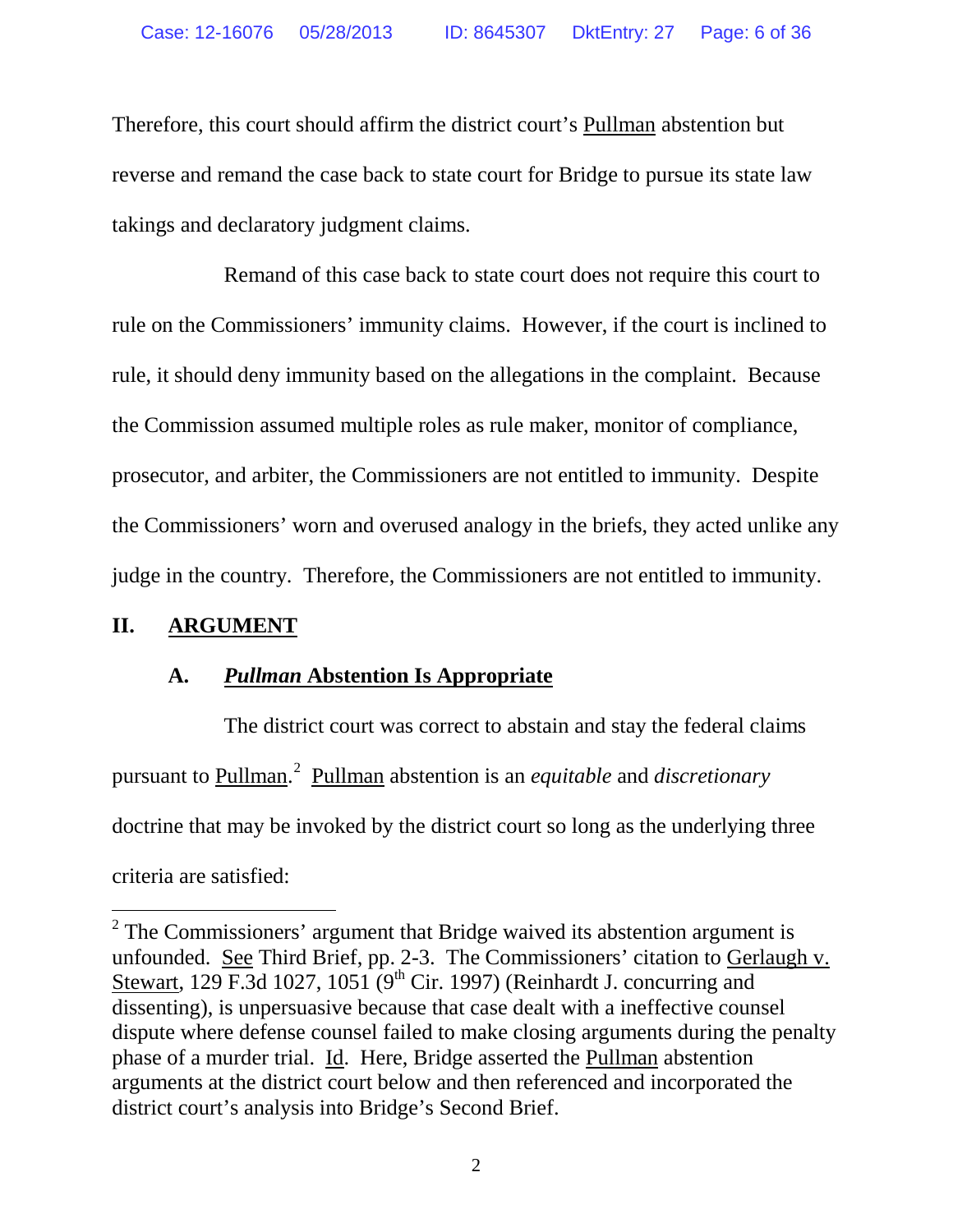- (1) The complaint touches a sensitive area of social policy upon which the federal courts ought not to enter unless no alternative to its adjudication is open.
- (2) Such constitutional adjudication plainly can be avoided if a definitive ruling on the state issue would terminate the controversy.
- (3) The possibly determinative issue of state law is doubtful.

See VH Property Corp. v. City of Rancho Palos Verdes, 622 F. Supp. 2d 958, 962 (C.D. Cal. 2009) (quoting Sinclair Oil Corp. v. County of Santa Barbara, 96 F.3d 401, 409 ( $9^{\text{th}}$  Cir. 1996)).

Courts throughout this circuit have repeatedly held that local land use disputes satisfy the criteria for Pullman. See, e.g., Sinclair Oil Corp., 96 F.3d at 409 (citing Kollsman v. Los Angeles, 737 F.2d 830, 836 n. 18 (9<sup>th</sup> Cir. 1984)) ("Abstention often will be appropriate when state land use regulations are challenged on state and federal grounds.").<sup>[3](#page-6-0)</sup> Although Bridge would prefer for the litigation to commence as soon as possible, the relevant case law is clear that Pullman abstention is proper in this case. Accordingly, the Commissioners' arguments are inadequate because the district court correctly ruled that the Pullman criteria were satisfied and it had the power to abstain.

<span id="page-6-0"></span><sup>&</sup>lt;sup>3</sup> The applicable standard of review for Pullman abstention is abuse of discretion. See Kollsman, 737 F.2d at 833.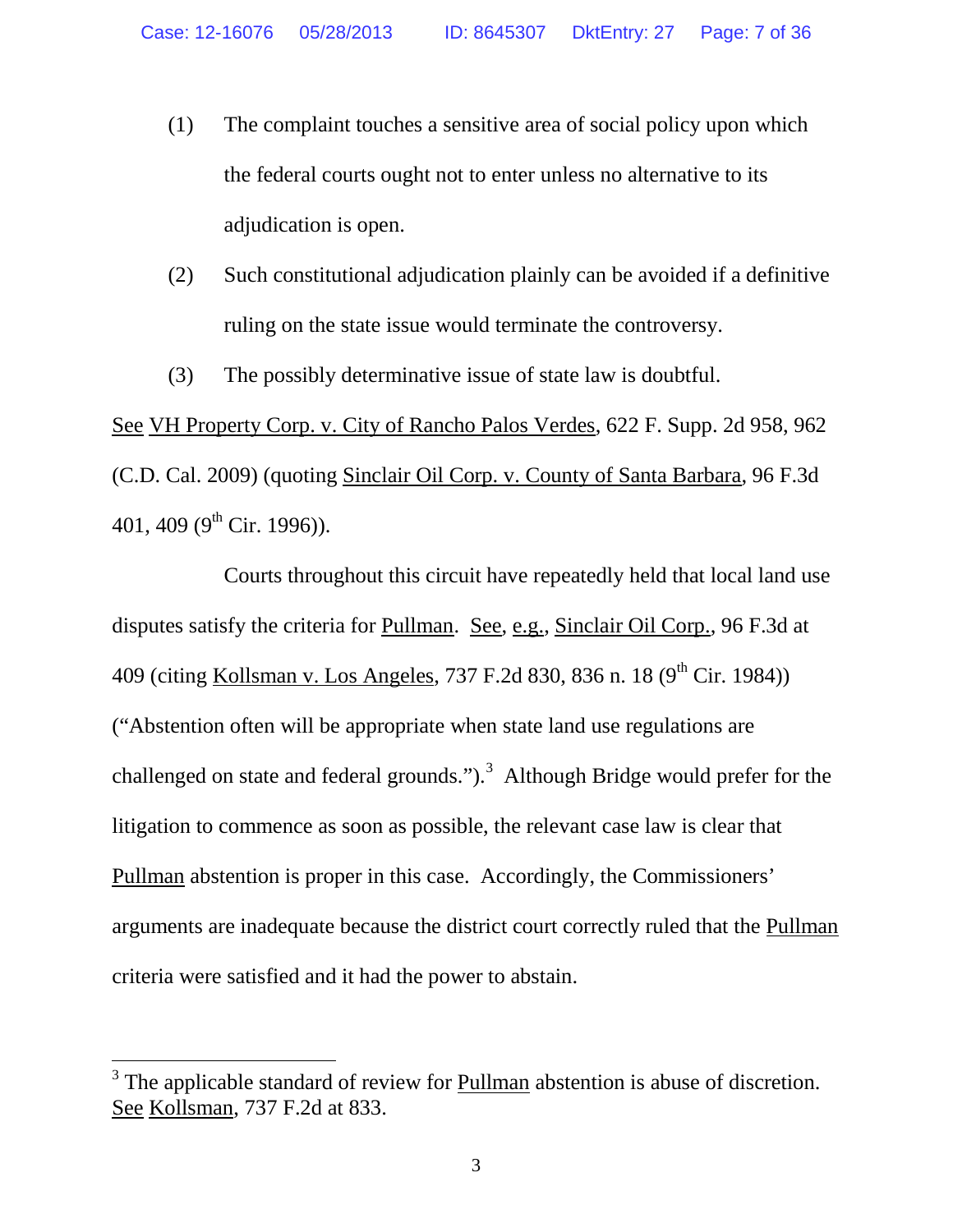### **1. Sensitive Area Of State's Social Policy**

"The Ninth Circuit has consistently and repeatedly held that land use planning is a sensitive area of social policy that meets the first requirements for Pullman abstention." VH Property Corp., 622 F. Supp. 2d at 962 (quoting e.g. Sinclair Oil Corp., 96 F.3d at 401) (internal quotations omitted). There is nothing about the 42 U.S.C. § 1983 claims against the Commissioners or their alleged immunity defenses that compel deviation from this rule. Any ruling on the Commissioners' immunity defenses would clearly require the court to enter into the area of state land use law, including analysis of the purpose of the Commission, its role under Hawaii law, and Bridge's factual allegations underlying the § 1983 claims. The Commission is a creation of state law, with members appointed by the Governor, construed by cases decided by the Hawaii Supreme Court, and with the sole purpose of administering land use planning in the state. The Commissioners' defenses also cited to several Hawaii Supreme Court cases and state statutes regarding the Commission's supposed role and function (which Bridge contests the individual Commissioners utterly failed to comply with).<sup>[4](#page-7-0)</sup> See Principal Brief, pg. 25; Third Brief, pp. 7-8.

<span id="page-7-0"></span><sup>&</sup>lt;sup>4</sup> The Commissioners' briefs heavily rely on analysis of Hawaii Revised Statutes Chapters 91 and 205, as well as opinions from Hawaii appellate courts: Lanai Co., Inc. v. Land Use Com'n, 97 P.3d 372 (Haw. 2004), and Kaniakapupu v. Land Use Com'n, 111, Haw 124, 139 P.3d 712 (Haw. 2006).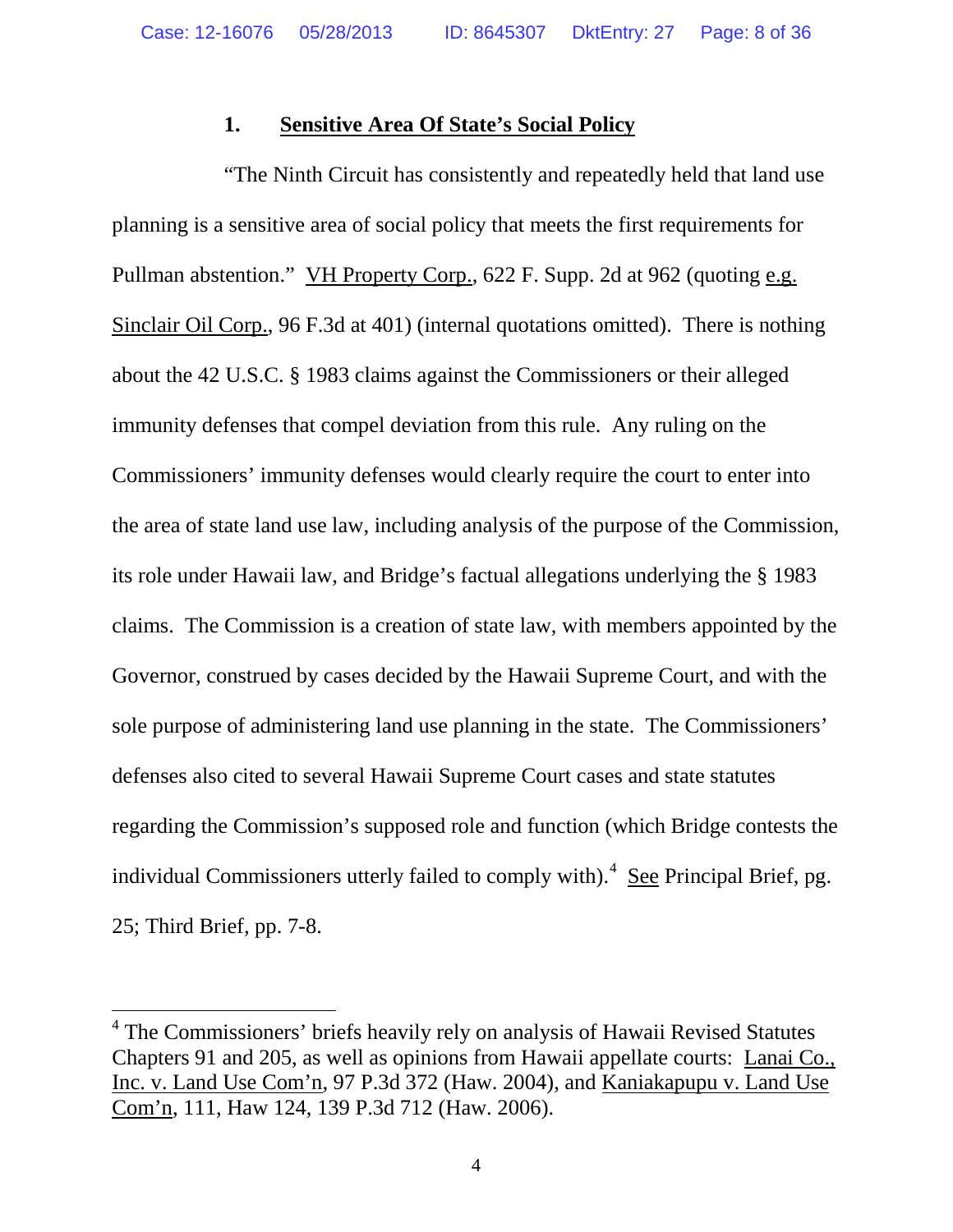Moreover, the Commissioners cannot explain how their immunity defenses do not involve or affect issues of state land use law. Indeed, the allegations in the complaint heavily rely on how the Commissioners repeatedly and maliciously failed to comply with the procedural and substantive requirements of the state law governing the Commission's conduct, despite concrete notice that their conduct was unconstitutional. (2ER 114-131). As such, these state issues cannot be separated or analyzed independently from the Commissioners' immunity defenses. Therefore, the district court properly ruled the first factor was satisfied based on the applicable case law and the allegations in the complaint.

## **2. Constitutional Adjudication Can Be Narrowed By State Ruling**

It is clear that the administrative appeal could alter or narrow some of the constitutional claims alleged in the complaint. As such, the district court's analysis was consistent with other land use decisions in this circuit. The district court correctly relied on VH Property Corp., Sinclair Oil Corp. and C-Y Dev. Co. v. City of Redlands, 703 F.2d 375 ( $9<sup>th</sup>$  Cir. 1983), all of which addressed challenges to land use decisions and found that the second requirement of Pullman abstention had been met. For Pullman to apply, the state court action need not absolutely decide the constitutional issues, but merely narrow them. (ER 14) (citing Sinclair Oil, 96 F.3d at 409). The district court's opinion gives examples of how each of the federal claims asserted in the complaint would be altered or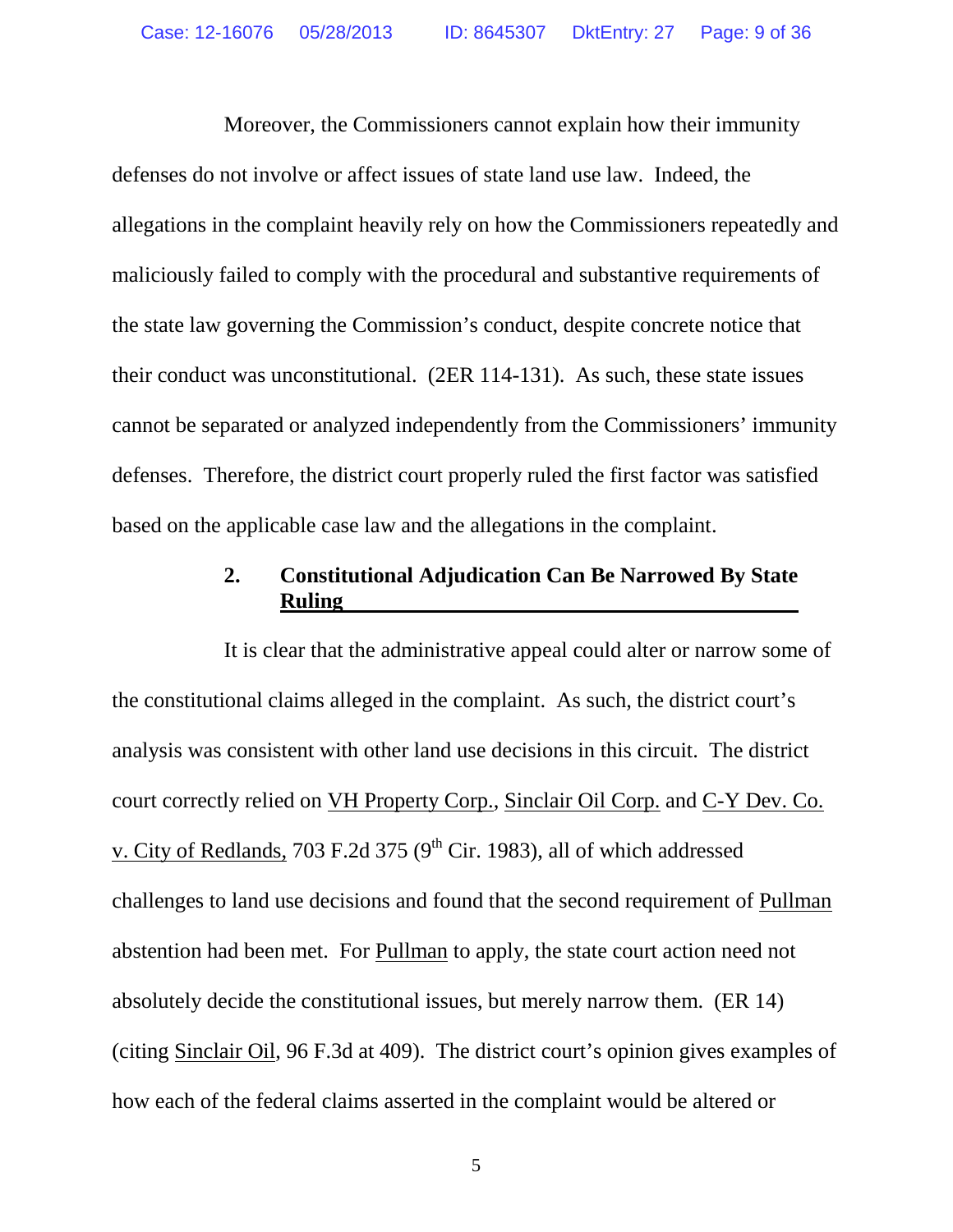narrowed by the eventual outcome of the administrative appeal, including (i) Bridge's due process claims that allege Bridge did not receive a full and fair hearing under Hawaii law, and (ii) whether a temporary taking or permanent taking occurred. (ER 9-14).

Regarding the Commissioners' immunity claims, the district court also correctly observed that it should refrain from ruling on the immunity claims because "the administrative appeal could also affect judicial and qualified immunity issues." (ER 12). Issues regarding immunity from suit would necessarily involve analysis of the role of the Commissioners under state law, as well as the conduct of Commissioners as alleged in the complaint. Despite the Commissioners' argument that their immunity defenses do not involve a state law question at all, see Principal Brief pg. 14, whole sections of their briefs are devoted to analyzing the Commission's governing statutes, applicable Hawaii case law, and contested case hearings under state law. Therefore, the immunity defenses could be greatly altered or narrowed by the state court ruling in the administrative appeal. $5$ 

<span id="page-9-0"></span> $<sup>5</sup>$  Although the administrative appeal does not adequately address Bridge's takings</sup> and declaratory claims, it will decide the other statutory and constitutional claims to potentially narrow and alter the applicability of the immunity defenses.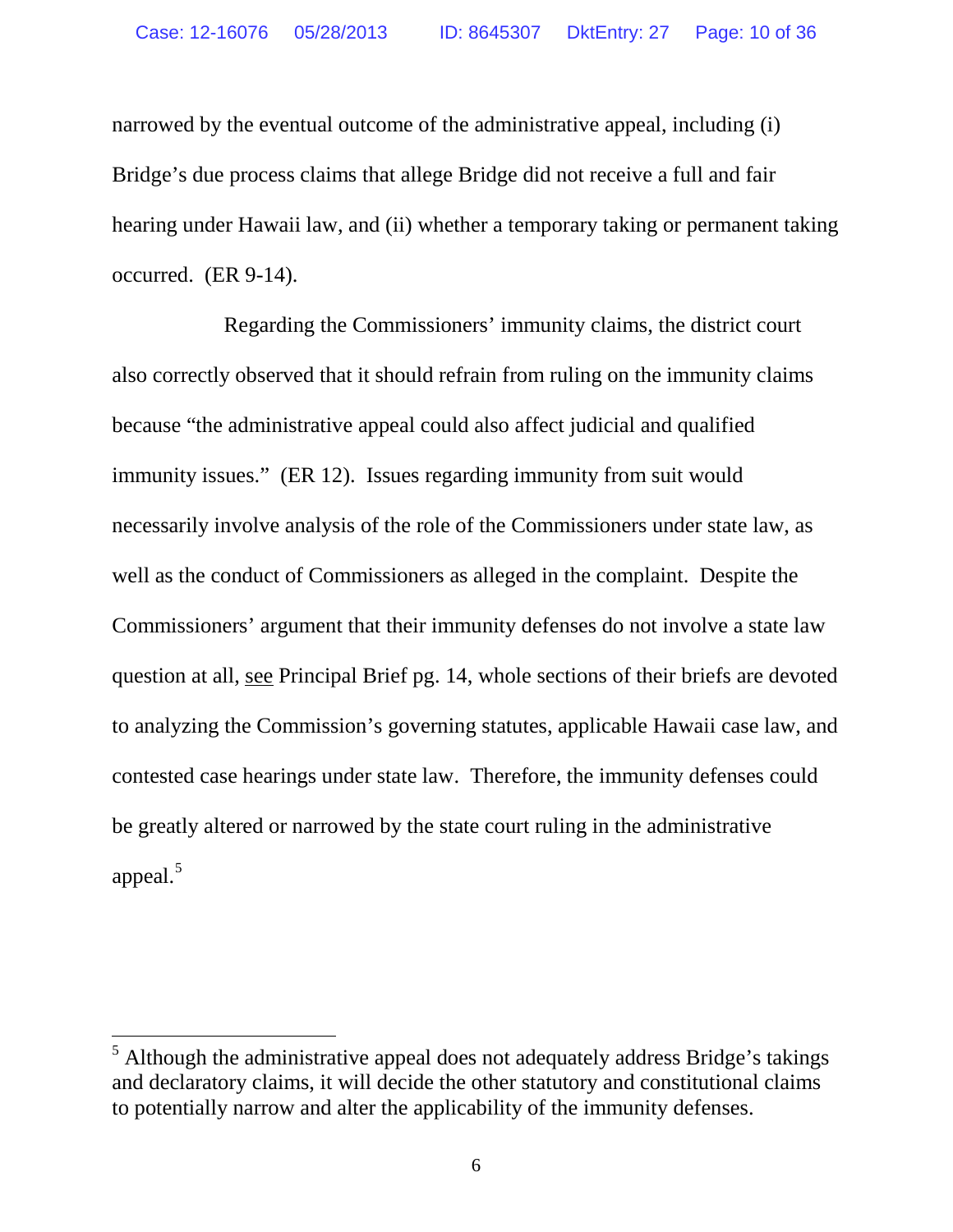### **3. State Law Issues Are Uncertain**

The state law claims and defenses at issue in this case are uncertain. In fact, other cases in this circuit have consistently held that claims related to land use law satisfy this third Pullman requirement. See, e.g., Sinclair Oil Corp., 96 F.3d at 410; VH Property Corp., 622 F. Supp. 2d at 694; Kollsman v. Los Angeles, 737 F.2d 830, 836 n.18 ( $9<sup>th</sup>$  Cir. 1984) (abstaining under Pullman to allow state court to decide questions of state land use planning); Santa Fe Land Improvement Co. v. City of Chula Vista, 596 F.2d 838, 841 ( $9<sup>th</sup>$  Cir. 1979) (affirming district court's Pullman abstention of land use lawsuit against city for down-zoning oceanfront property).

The Commissioners do not dispute that the question of whether the Commission acted unlawfully presents uncertain issues of state law; instead, they argue that there are no uncertain state law claims regarding their immunity defenses. Principal Brief, pg. 16. Once again, the Commissioners are simply wrong. Bridge's complaint sufficiently pleads (with the support of the state court administrative appeal order), egregious and repeated violations of state law governing the role, purpose and function of the Commission. As such, the district court was correct to find that there is no way to rule on the immunity claims without a detailed analysis of the state law issues regarding the Commission. Further, the immunity claims themselves are uncertain under state law, and the

7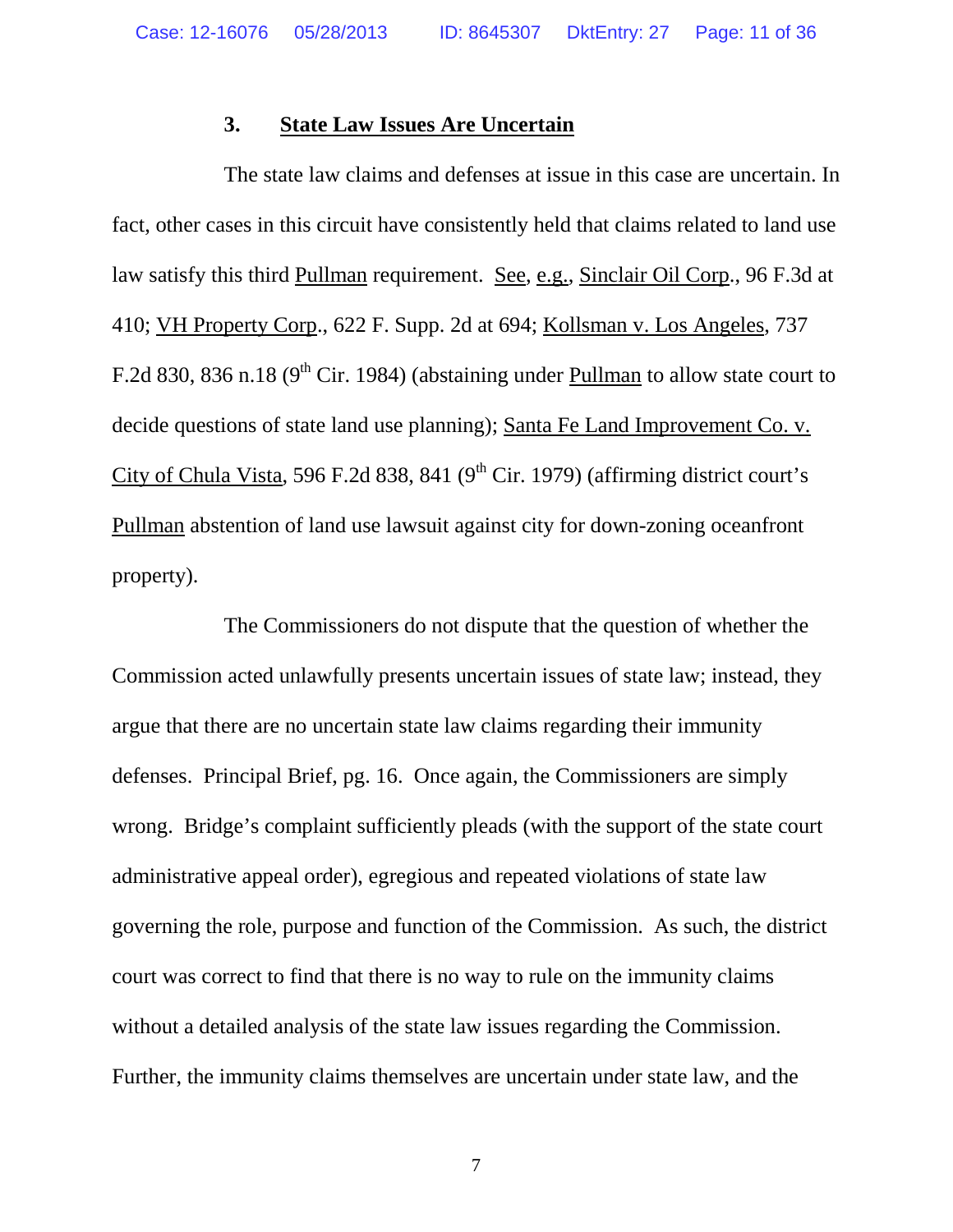Commissioners admit no appellate authority in Hawaii exists for finding immunity for the land use commissioners. Principal Brief, pg. 37.

Based on the above, all three requirements of Pullman doctrine are met and the district court's abstention is appropriate.

### **B. The Court Should Remand the Case Back to State Court**

The underlying basis for Bridge's cross-appeal is that the district court was correct to abstain under Pullman, but should have remanded all or part of the case back to state court. Respectfully, the district court and the Commissioners fail to show why remand would not be appropriate in this situation.

The Commissioners contend that there is no precedent for Bridge's proposed remand. However, applicable case law indicates that remand of the case back to state court is consistent with VH Property Corp. and Ganz v. City of Belvedere, as well as other district court cases that have analyzed this issue.

### **1.** *VH Property Corp***. and** *Ganz* **Support Remand**

In VH Property Corp., Judge Morrow stayed the federal claims pursuant to Pullman and then remanded the remaining state law claims back to state court. 622 F. Supp. 2d at 969-970. Here, the district court was incorrect to conclude that Bridge's state law claims are already before a state court in the administrative appeal, when Bridge's most important claim—the regulatory takings—is not part of the administrative appeal. (SER 1-38). As such, Bridge's

8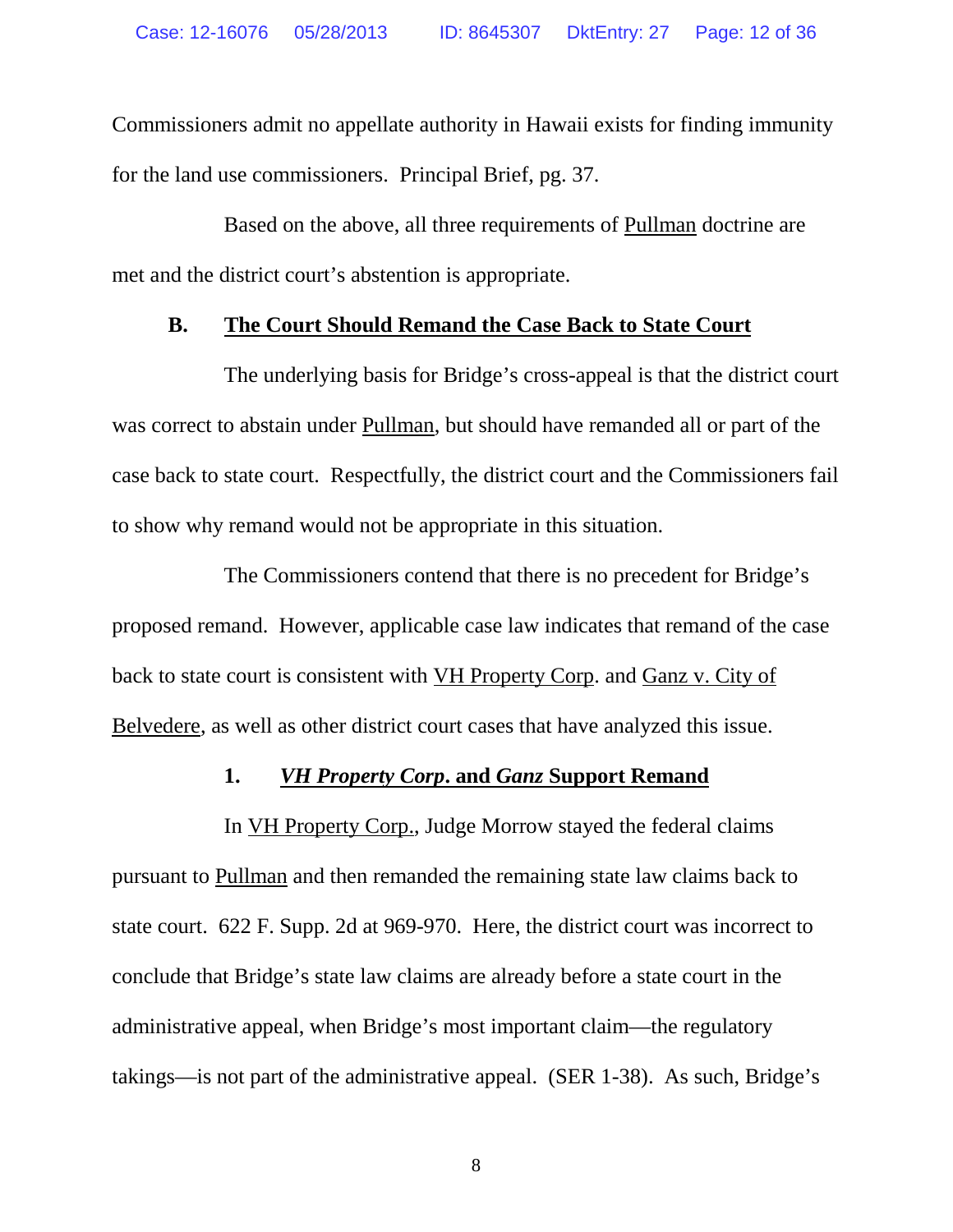reliance on VH Property Corp. is proper because the administrative appeal is not an adequate parallel proceeding that allows Bridge to pursue its takings, declaratory judgment and injunctive relief claims. The administrative appeal does not provide for damages or injunctive and declaratory relief. Further, the administrative appeal does not include the early pretrial discovery that is necessary in complex takings litigation.<sup>[6](#page-12-0)</sup> Therefore, the district court was incorrect to distinguish VH Property Corp., because it is persuasive and can instruct this court to remand back to state court.

Further, the Ganz case is highly instructive and shows how remand to state court is appropriate to provide a proper forum to litigate state law claims. Ganz v. City of Belvedere, 739 F. Supp. 507 (N.D. Cal. 1990). In Ganz, the district court remanded the entire case back to state court, rather than stay the federal claims and split the lawsuit. 739 F. Supp. at 510. Ganz further explains how the federal claims, specifically the § 1983 claims, can be reserved in state court so that the defendant is not deprived of a federal forum. See id. (citing England v. Louisiana State Board of Medical Examiners, 375 U.S. 411, 421  $(1964)$ ).

<span id="page-12-0"></span> $6$  Even if the Commission is successful in its administrative appeal, the takings pretrial discovery will still be necessary. The administrative appeal will essentially only determine if the taking was a temporary one or a permanent one.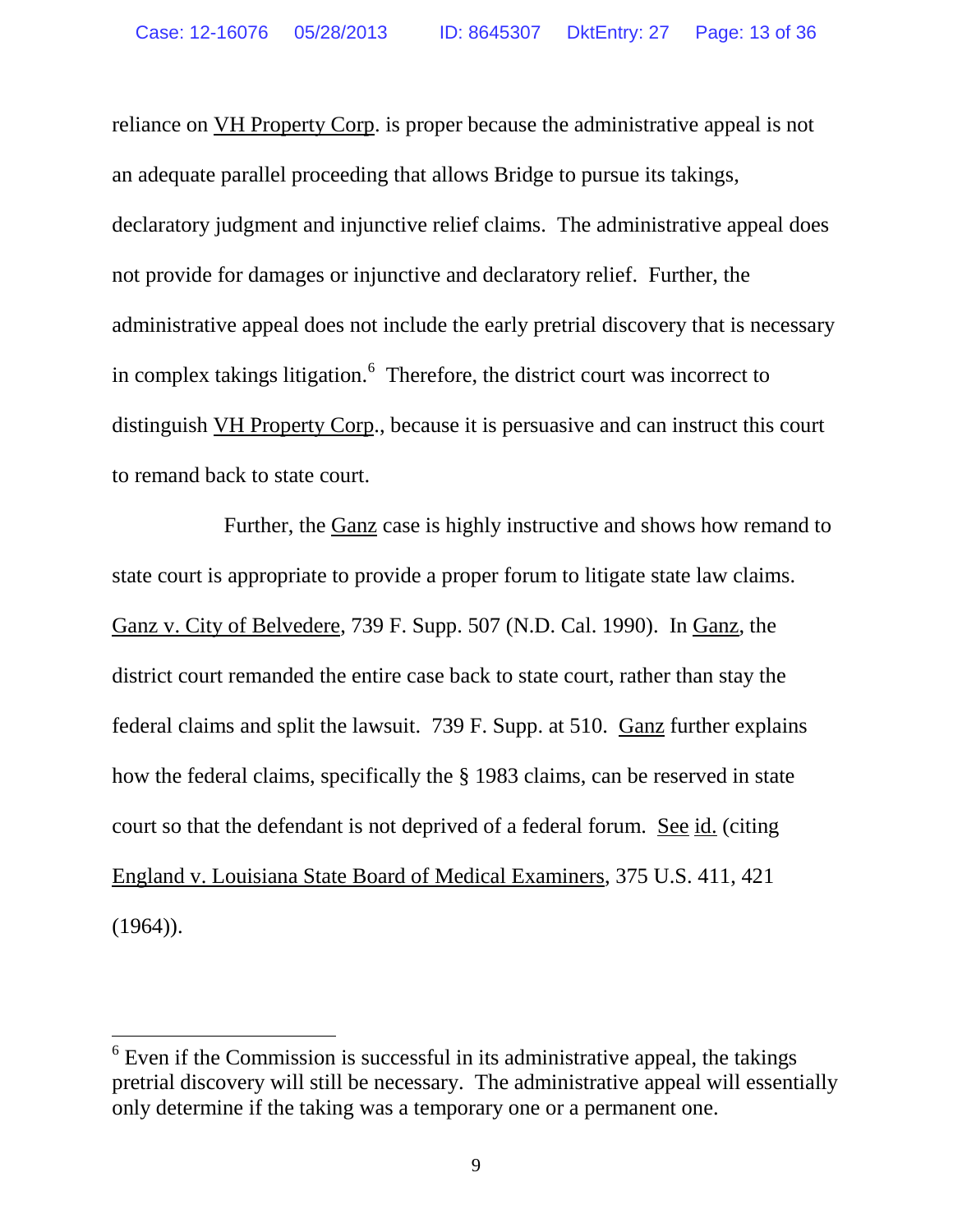The Commissioners attempt to distinguish Ganz by claiming that such reservation of federal jurisdiction is no longer valid under San Remo Hotel, L.P. v. City & Cnty. of San Francisco, 545 U.S. 323 (2005). The Commissioners claim they would be barred by issue preclusion from later defending their § 1983 claims in federal court. See Third Brief, pg. 22. However, the Commissioners' reliance on Sam Remo is misplaced, and there is nothing to prevent them from reserving their defenses for federal court. San Remo can be distinguished because there, the plaintiff, not the defendants, initially attempted to reserve certain claims in state court after the federal court abstained. Id. at 331. However, once in state court, the plaintiff waived its reserved rights and actively pursued the federal constitutional claims in state court. Id. at 331, 341. Therefore, under San Remo, so long as the federal claims or defenses are reserved and not litigated, issue preclusion will not apply.

Here, on the other hand, the Commissioners can reserve their defenses to the § 1983 and other federal law claims in state court so long as they refrain from litigating their immunity defenses. Therefore, remand to state court would not deprive or preclude the Commissioners of an eventual federal forum to defend the federal claims.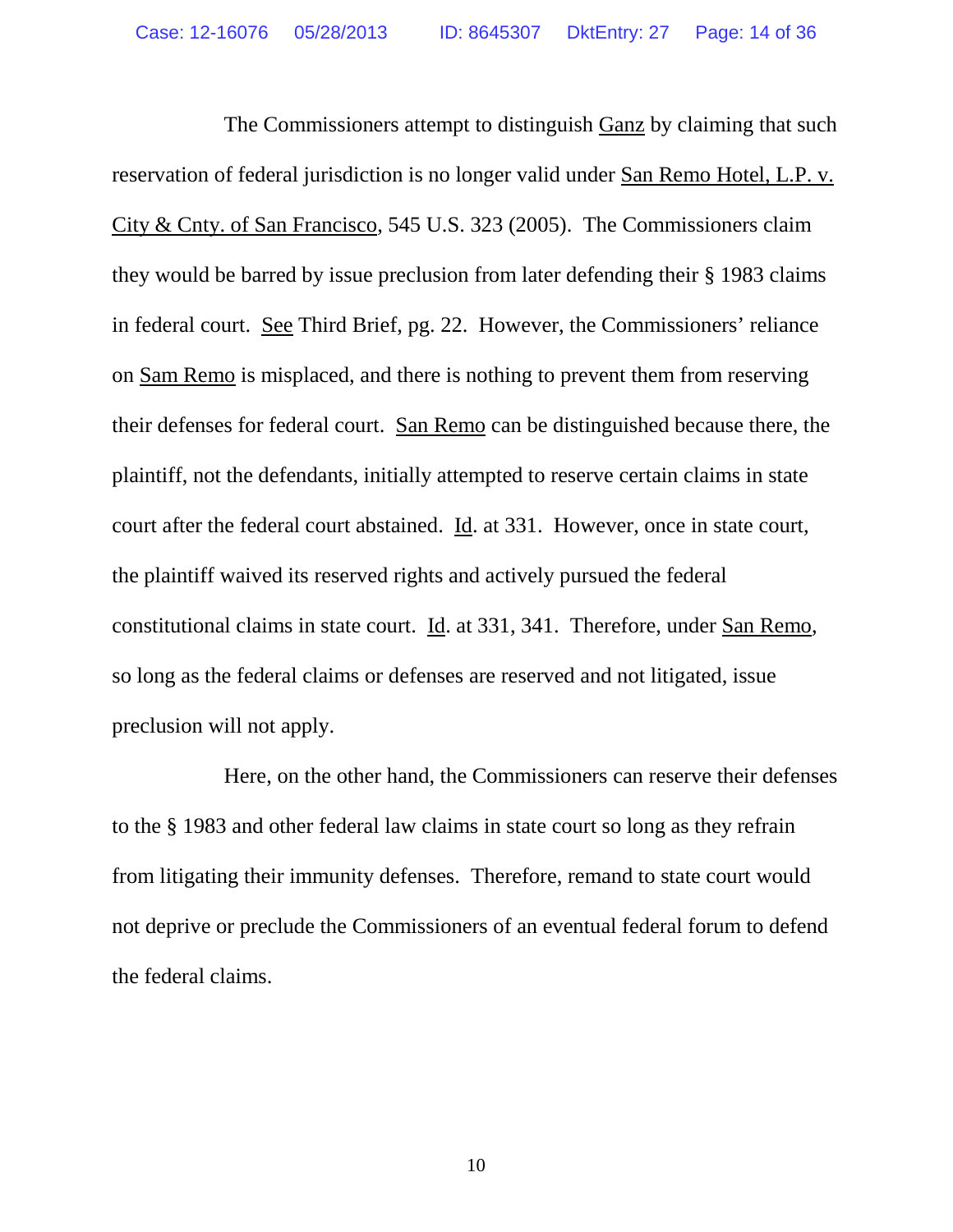### **2. Remand Provides Bridge With Necessary Remedies**

The Commissioners fail to adequately rebut Bridge's two critical reasons for requesting remand back to state court.

First, the Commissioners do not directly discuss the most important reason for Bridge's request to remand to state court: the eventual takings litigation in this case, whether temporary or permanent, must begin. Bridge has been repeatedly harmed over the past decade, and is finally in the position to seek compensation for its losses. Regardless of the decision to abstain on the federal claims, or the outcome of the administrative appeal, the pre-trial litigation should commence to avoid further prejudice to Bridge. In fact, starting the takings prelitigation now in state court will save further delay and move this case toward a quicker resolution without undue risk of piecemeal litigation or prejudice to the Commissioners.

Whether in state or federal court, the critical pretrial and discovery components of the takings litigation can and should commence. For example, the parties must retain appraisal experts to value the property and compute the damages for the regulatory takings. Experts and party representatives must be deposed, documents must be produced, and interrogatories must be propounded. Further, there are multiple third-parties who will be necessary witnesses, including but not limited to: DW Aina Le'a Development, LLC, the County of Hawaii,

11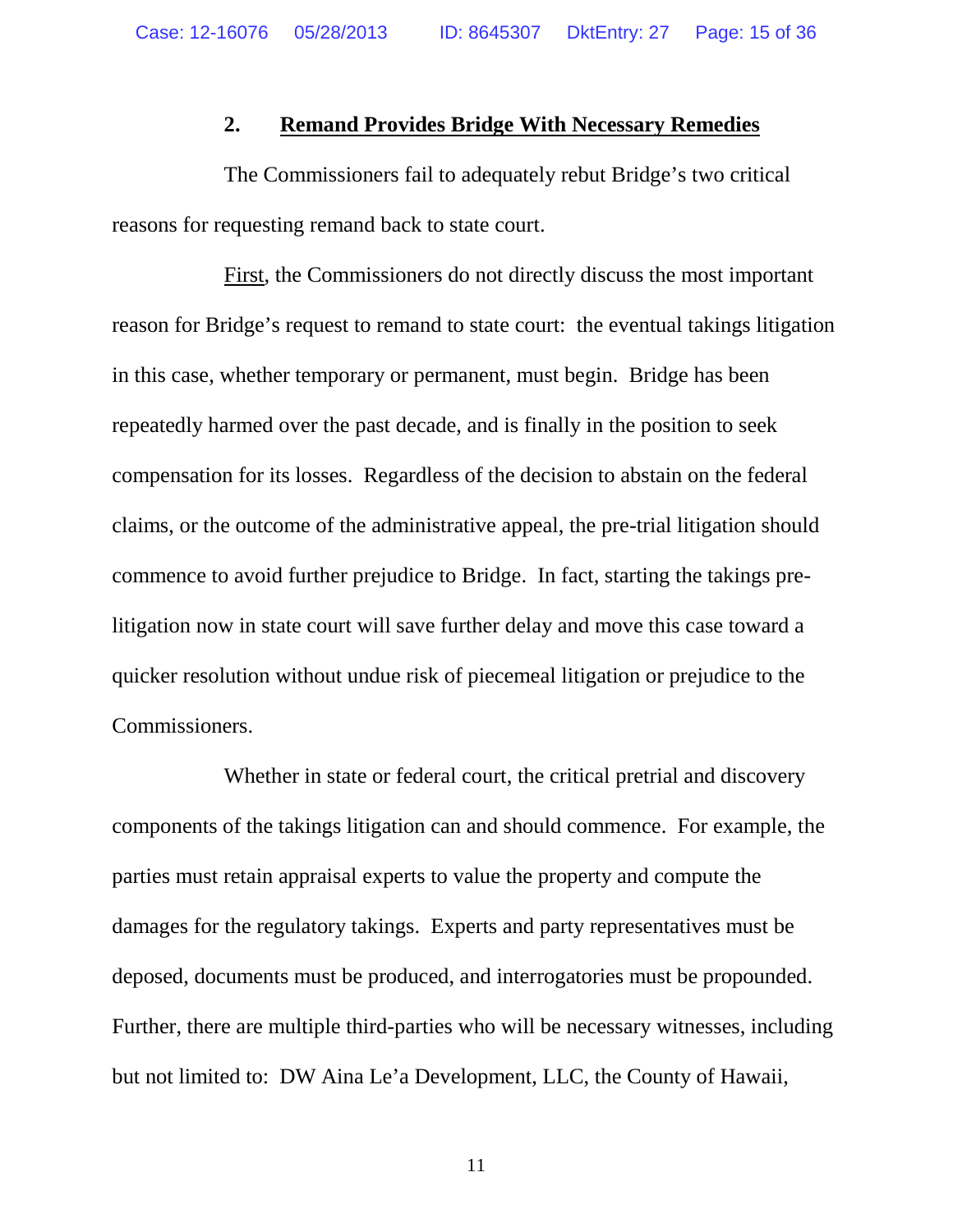various financial institutions, and the Office of Planning. Indeed, this litigation involves tens of millions of dollars in damages and decades of proceedings. Bridge should not be prejudiced by several more years of delays before litigation can even begin. Instead, the court should remand and allow the pretrial discovery to commence while the administrative appeal winds its way through Hawaii's appellate courts.

Second, Bridge's need for injunctive and declaratory relief is concrete. The Commission's unlawful conduct and subsequent state court appeal created a dark cloud of litigation over the project, which was exacerbated by the Commission's refusal to re-open the docket and incorporate Bridge's successful administrative appeal ruling. (SER 37). The Commission is clearly attempting to achieve through litigation tactics what it was unable to do in the underlying docket—kill this project. Given the Commission's history of unlawful conduct toward Bridge, combined with the animus and malice shown by the individual Commissioners in the past, it is essential that Bridge maintain an ability to seek declaratory and injunctive relief. Without such injunctive and declaratory relief, Bridge would have to file a whole new action if the Commission acted unlawfully while the administrative appeal is pending.

Moreover, Bridge may need relief from the Commission or need reopen the docket to obtain approval for certain development while the

12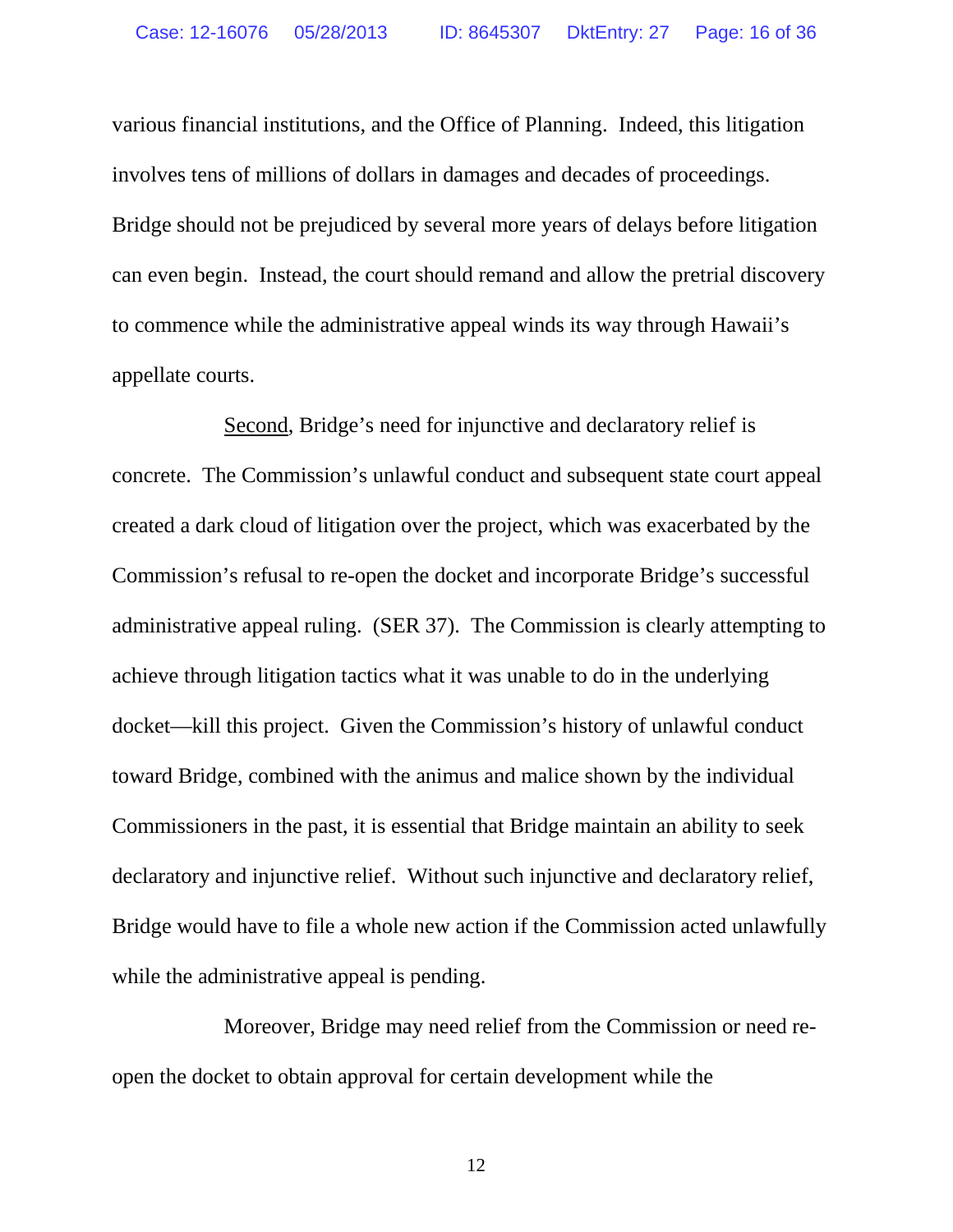administrative appeal is pending. Also, the County of Hawaii may require Bridge or the Commission to provide certain approvals that will not be possible without judicial action. As such, Bridge may require declaratory or injunctive relief while the administrative appeal is pending.

### **3. Additional Case Law Supports Remand**

There is ample precedent for remand to state court after invoking Pullman abstention. In addition to VH Property Corp. and Ganz, there are several other cases with similar facts and claims where the district court abstained under Pullman and then remanded the claims back to state court. See, e.g., Palmer Trinity Private School v. Village of Palmetto Bay, 802 F. Supp. 2d 1322, 1327 (S.D. Fla. 2011) (invoking Pullman abstention and remanding lawsuit over violation of zoning application that included § 1983 claims against the defendant city); Moheb, Inc. v. City of Miami, 756 F. Supp. 2d 1370, 1374 (S.D. Fla. 2010) (Pullman abstention and remand to state court after defendants removed lawsuit regarding local land use zoning); Palivos v. City of Chicago, 901 F. Supp. 271, 273 (N.D. Ill. 1995) (remanding zoning application lawsuit that contained § 1983 claim based on satisfaction of Pullman criteria and denial of supplemental jurisdiction); Adminstaff, Inc. v. Kaiser, 799 F. Supp. 685, 690 (W.D. Tex. 1992) (Pullman abstention and remand to state court for lawsuit that included § 1983 claims); 10 Palm v. City of Miami Beach, 2011 U.S. Dist. LEXIS 36330, 2011 WL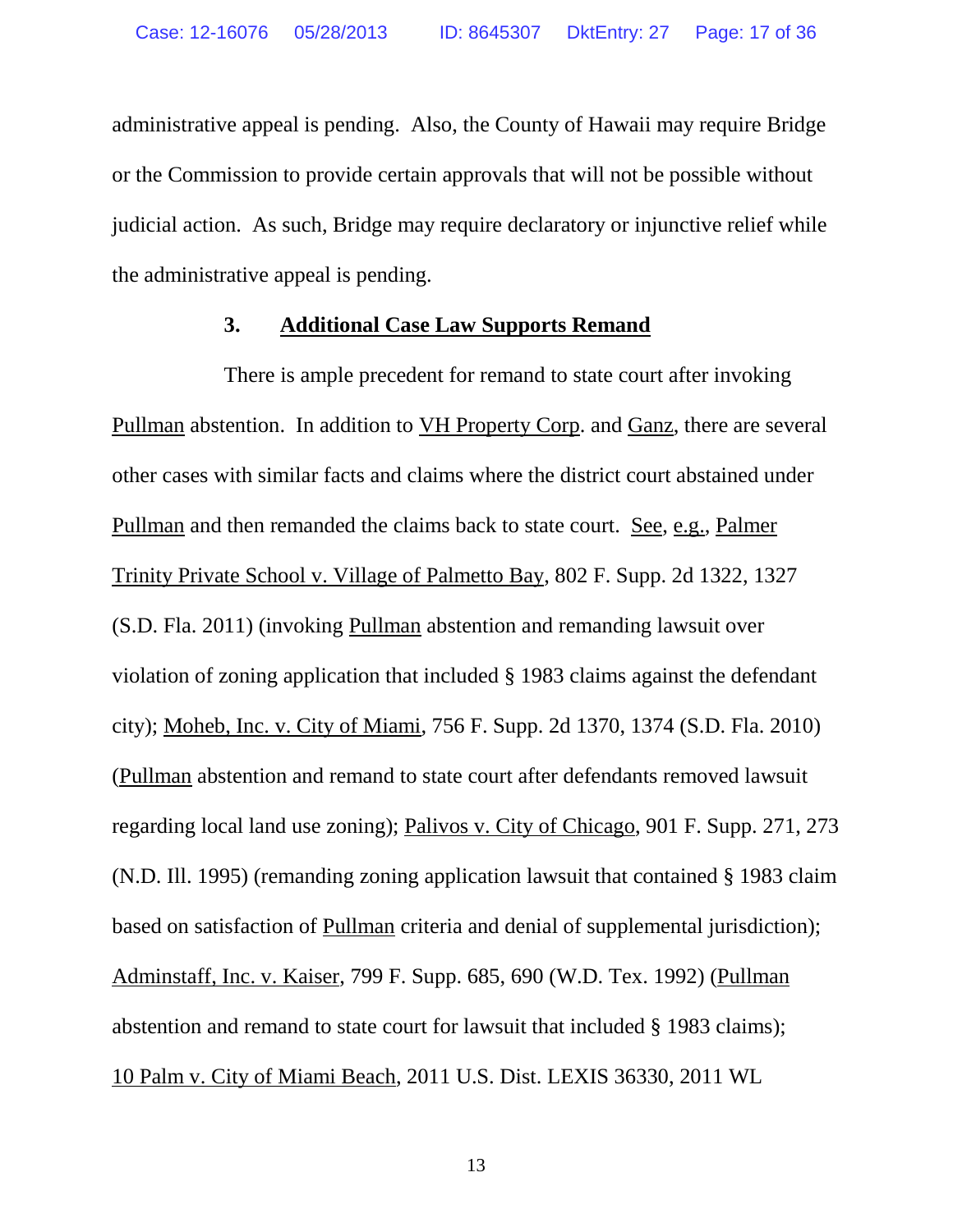1102791 (S.D. Fla. 2011) (invoking Pullman abstention and remanding back to state court land use lawsuit that was previously removed); Project Patch Family Therapy Ctr. v. Klickitat County Bd. of Adjustment, 2008 U.S. Dist. LEXIS 122335, 2008 WL 906078 (W.D. Wash. 2008) (abstaining under Pullman and remanding lawsuit that includes state law claims and federal § 1983 claims); Clark v. City of Gig Harbor, 2009 U.S. Dist. LEXIS 38524, 2009 WL 1046032 (W.D. Wash. 2009) (applying Pullman abstention and remanding state law claims to state court while retaining jurisdiction over federal claims).<sup>[7](#page-17-0)</sup> Accordingly, precedent supports remand of Pullman abstention cases that lack adequate state court proceedings.

Further, the Commissioners' incorrectly rely on Fireman's Fund Ins. Co. v. Lodi, 302 F.3d 928 ( $9<sup>th</sup>$  Cir. 2002), for the argument that remand is not available. Third Brief, pg. 19. The discussion of remand in Lodi was dicta and should be ignored because the court found that Pullman abstention was **not** applicable, therefore, it never conducted a full analysis of whether remand was appropriate. Id. at 941; see United States v. Westland Water Dist., 134 F. Supp. 2d 1111, 1133 (E.D. Cal. 2001) (citing Sarnoff v. American Home Prods. Corp., 798 F.2d 1075, 1084 (7th Cir. 1986) (Posner, J.)). Accordingly, the Commissioners'

<span id="page-17-0"></span> $<sup>7</sup>$  Pursuant to Federal Rule of Appellate Procedure 32.1, unpublished opinions and</sup> memoranda orders decided after 2007 may be cited. These opinions are attached hereto as part of the Addendum of Unpublished Decisions.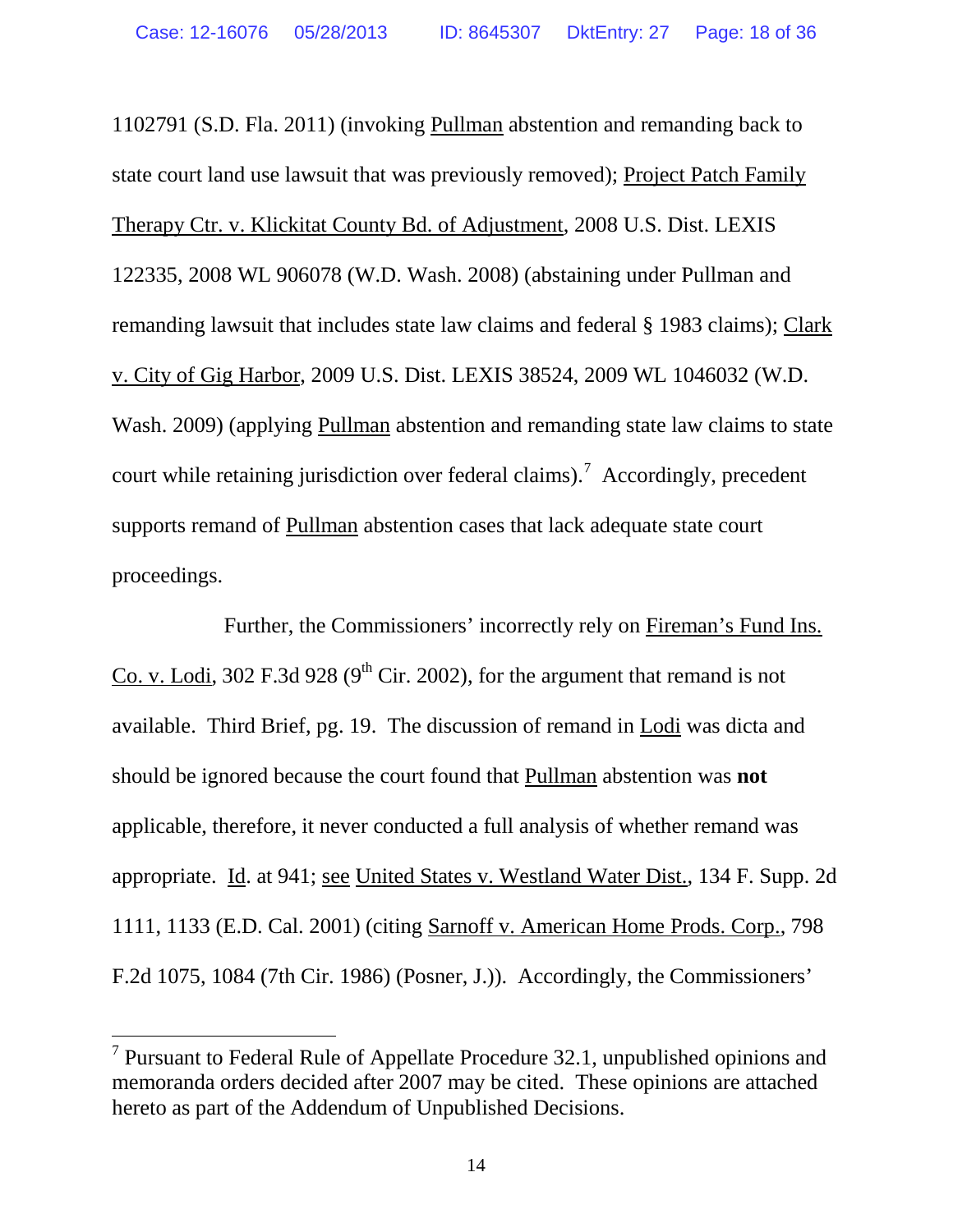reliance on Lodi is misplaced and should not distract from the other cases that remanded to state court after Pullman abstention.

This court should look to Bridge's proposed stipulation to dismiss the federal claims as a guide for how the federal claims can be stayed and the state claims remanded. (SER 67-72). This stipulation was drafted by Bridge at the behest of the district court, (SER 105), but the Commissioners would not agree to Bridge dismissing the § 1983 claims without prejudice. (SER 74). Regardless, this stipulation provides a guide to how the case should be remanded to state court, specifically what claims should be included in the remand if this court follows VH Property Corp. Therefore, all state law claims asserted in the Complaint, and specifically enumerated below, should be remanded to state court for adjudication:

1. Count I alleging Denial of Due Process of Law; Procedural Due Process, Substantive Due Process, and Due Process Taking in violation of Article 1, Section 5 and 20 of the Hawaii Constitution.

2. Court II alleging Inverse Condemnation in violation of Article 1, Section 5 and 20 of the Hawaii Constitution.

3. Count III Discrimination In Application of Land Regulation Laws; Denial of Equal Protection in violation of Article 1, Section 5 of the Hawaii Constitution.

4. Count IV Common Law Deprivation of Vested Rights.

15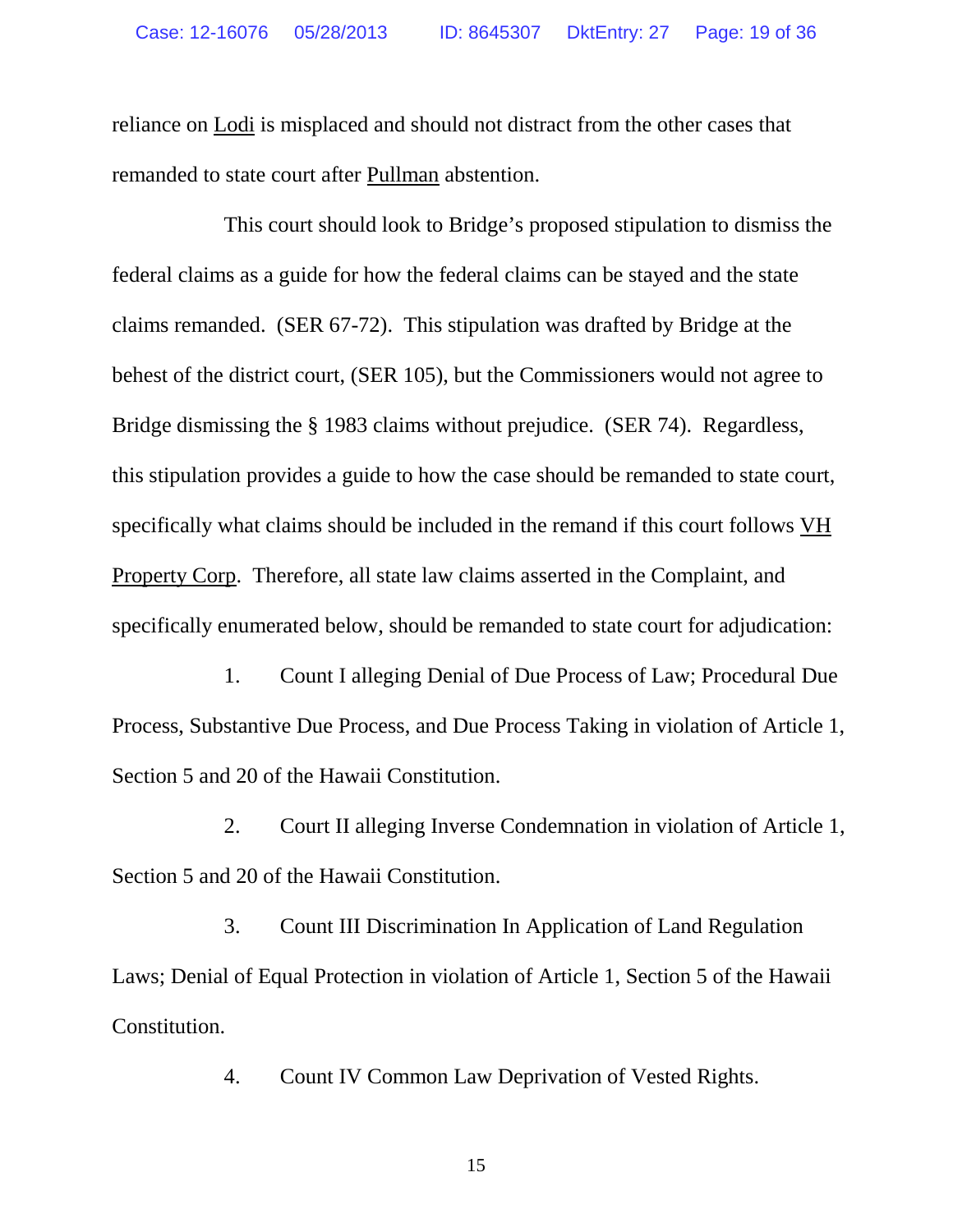5. Count V Equitable Estoppel.

6. Count VII Violation of Hawaii Revised Statutes Chapters 91, 92 and 205 and Chapter 15-15 of the Hawaii Administrative Rules and Declaratory and Injunctive Relief.

7. Count VIII Unconstitutional Land Development Conditions in violation of Article 1, Section 5 and 20 of the Hawaii Constitution.

8. Count IX Injunctive and Declaratory Relief based on the above state law claims.

9. Count X Declaratory Relief pursuant to HRS § 632-1 and Hawaii Rules of Civil Procedure, Rule 57.

Therefore, this court should remand all or part of this case back to state court so that at the litigation can proceed.

## **C. Remand Would Obviate The Need For This Court To Rule On Commissioners' Immunity Defenses**

Based on the above, it is unnecessary to rule on the Commissioners' immunity defenses at this time. This court can simply remand to state court after abstaining, without reaching the immunity issues. The state court is more than capable of ruling on the land use, zoning, and constitutional issues in dispute: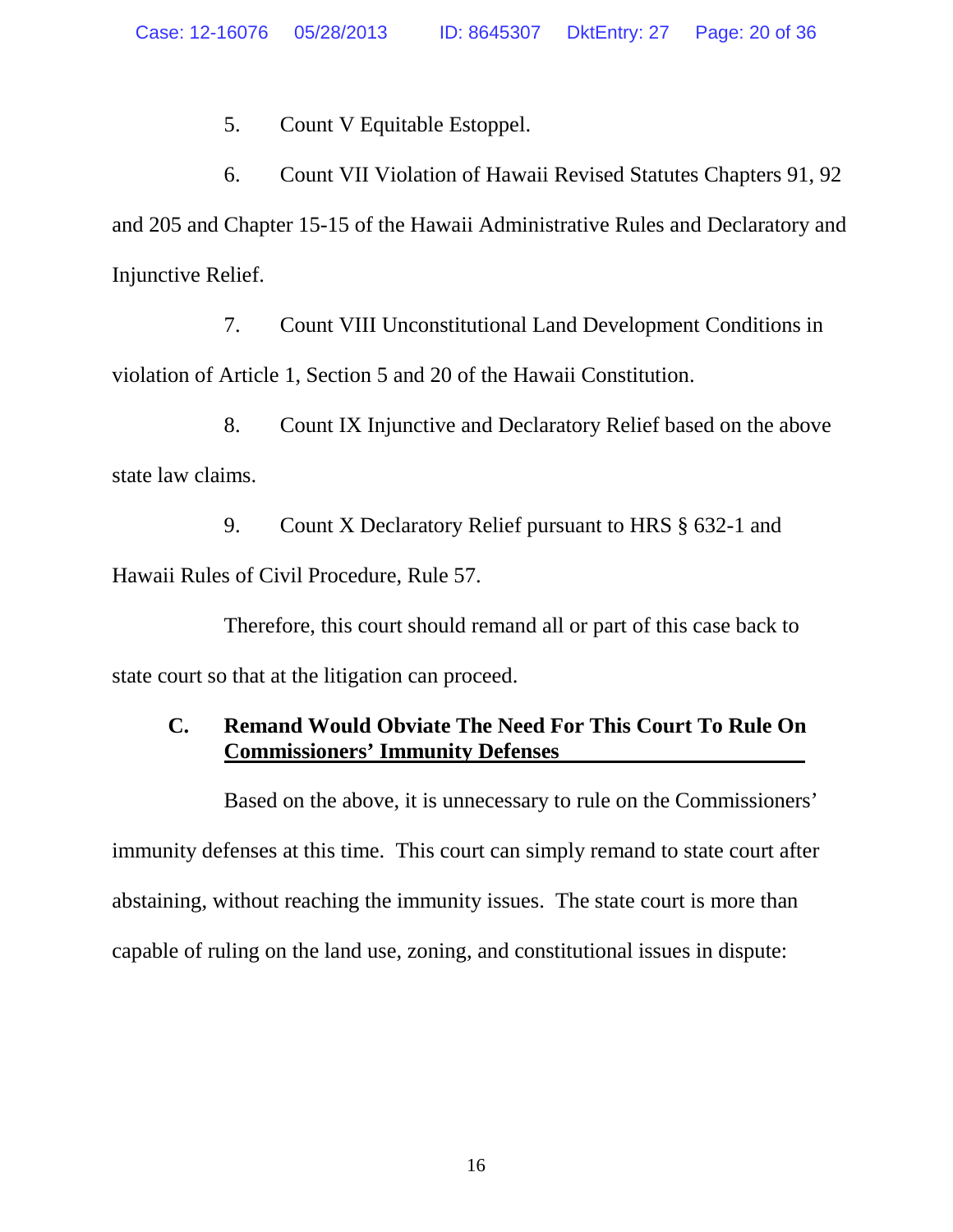State courts are fully competent to adjudicate constitutional challenges to local land-use decisions. Indeed, state courts undoubtedly have more experience than federal courts do in resolving the complex factual, technical, and legal questions related to zoning and land-use regulations.

San Remo, 545 U.S. at 347.

To avoid remand, the Commissioners awkwardly attempt to separate the immunity issues from the rest of case, claiming that they are independent and should be decided by this court. However, these issues cannot be separated because Commissioners' unlawful conduct was so extreme that it intertwined with the underlying facts upheld by the administrative appeal ruling.

Further, the state court is in the best position to rule on the Commissioners' immunity defenses that heavily rely on state statutes and case law that govern the Commission. If this court remanded the entire case back to state court, there is no reason to doubt that the state court is more than capable of ruling on the Commissioners' conduct in light of the applicable Hawaii state case law and governing statutes. Hawaii courts have not yet ruled on immunity for the Land Use Commission, and there is no clear state law precedent regarding the Commissioners' clearly unlawful conduct. Therefore, it would be appropriate for the state court to decide issues of first impression regarding the Commissioners' immunity defenses and their violations of state statutes, regulations and constitutional provisions.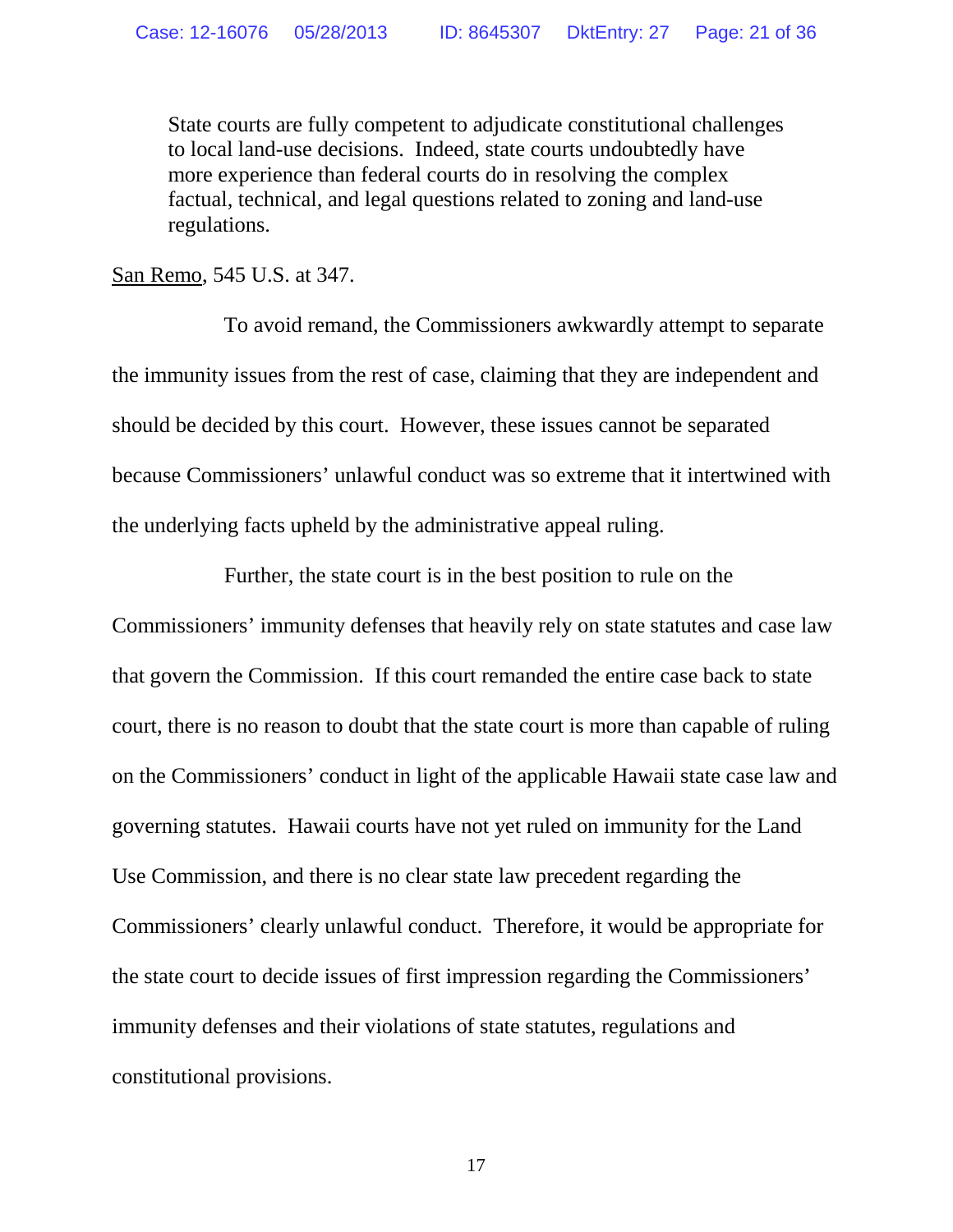Regardless, this court should not grant immunity to the Commissioners at the initial pleading stage. The complaint sufficiently pleads allegations of repeated and knowing unlawful conduct by the Commissioners, as well as animus, bias and malice. (2 ER 101, 102, 106, 110, 111, 113). Also, this is not merely a situation of creative and aggressive pleading because these allegations are supported by the administrative appeal ruling and state court's exhaustive review of the entire record.<sup>[8](#page-21-0)</sup> (SER 1-36). The Commissioners' bias, animus, and knowing violation of the law subjects them to individual liability under § 1983. Therefore, the Commissioners have not met their burden of proof as public officials seeking immunity. See Buckles v. King County, 191 F.3d 1127, 1133 ( $9^{th}$  Cir. 1999).

## **III. CONCLUSION**

Bridge respectfully requests that this court affirm the district court's Pullman abstention and remand all or part of the case back to state court. Further, the Commissioners are not entitled to absolute or qualified immunity on the federal or state law claims.

<span id="page-21-0"></span><sup>&</sup>lt;sup>8</sup> When public officials act as lawmaker, monitor of compliance, prosecutor, and adjudicator, they loses their immunity because they no longer are acting like judges. See Buckles v. King County, 191 F.3d 1127, 1133 (9<sup>th</sup> Cir. 1999); Lee v. Waters, 4 Fed. Appx.  $490 (9<sup>th</sup> Cir. 2001)$ .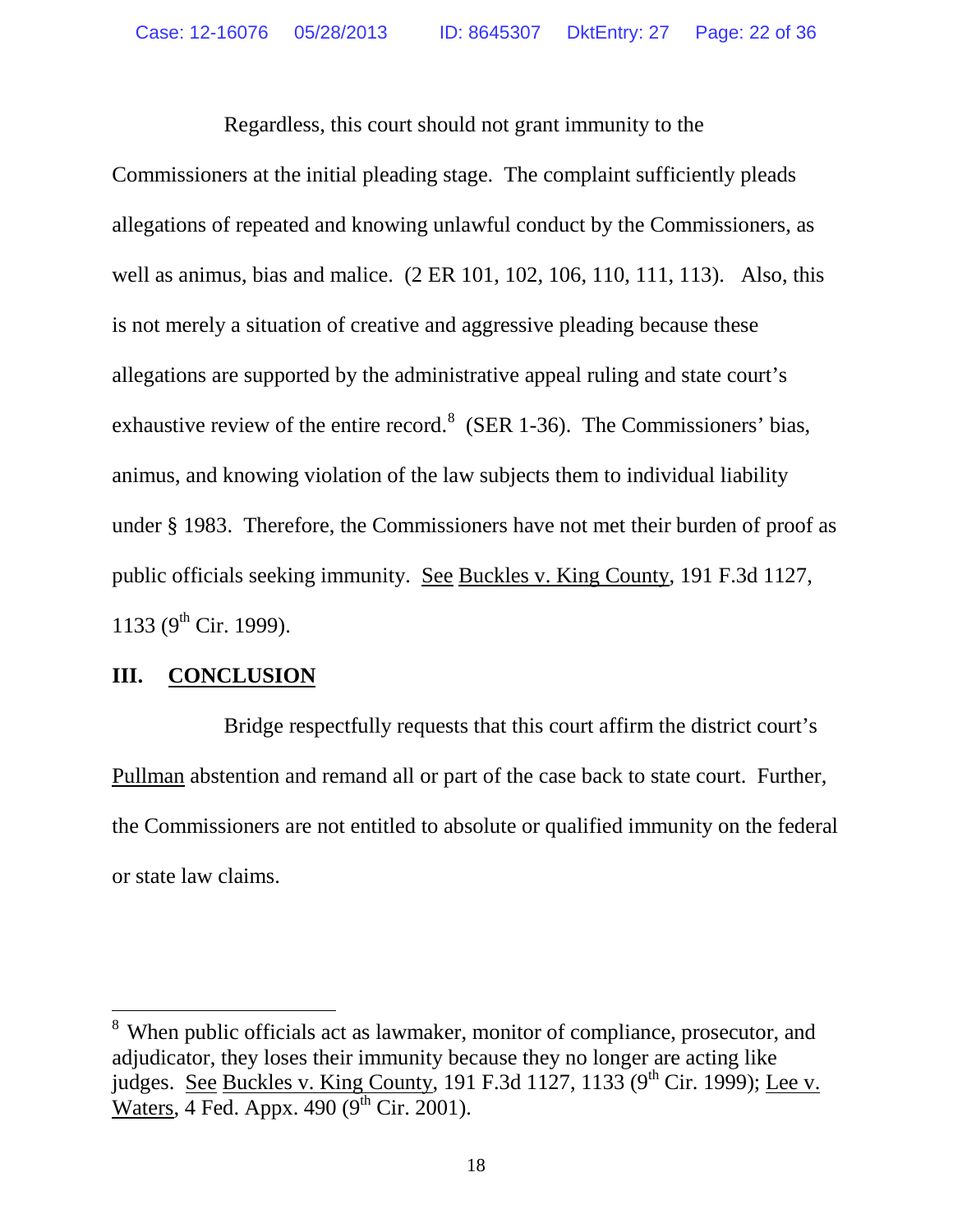DATED: Honolulu, Hawaii, May 28, 2013.

/s/ Matthew C. Shannon BRUCE D. VOSS MICHAEL C. CARROLL MATTHEW C. SHANNON

Attorneys for Appellee-Cross Appellant BRIDGE AINA LE'A, LLC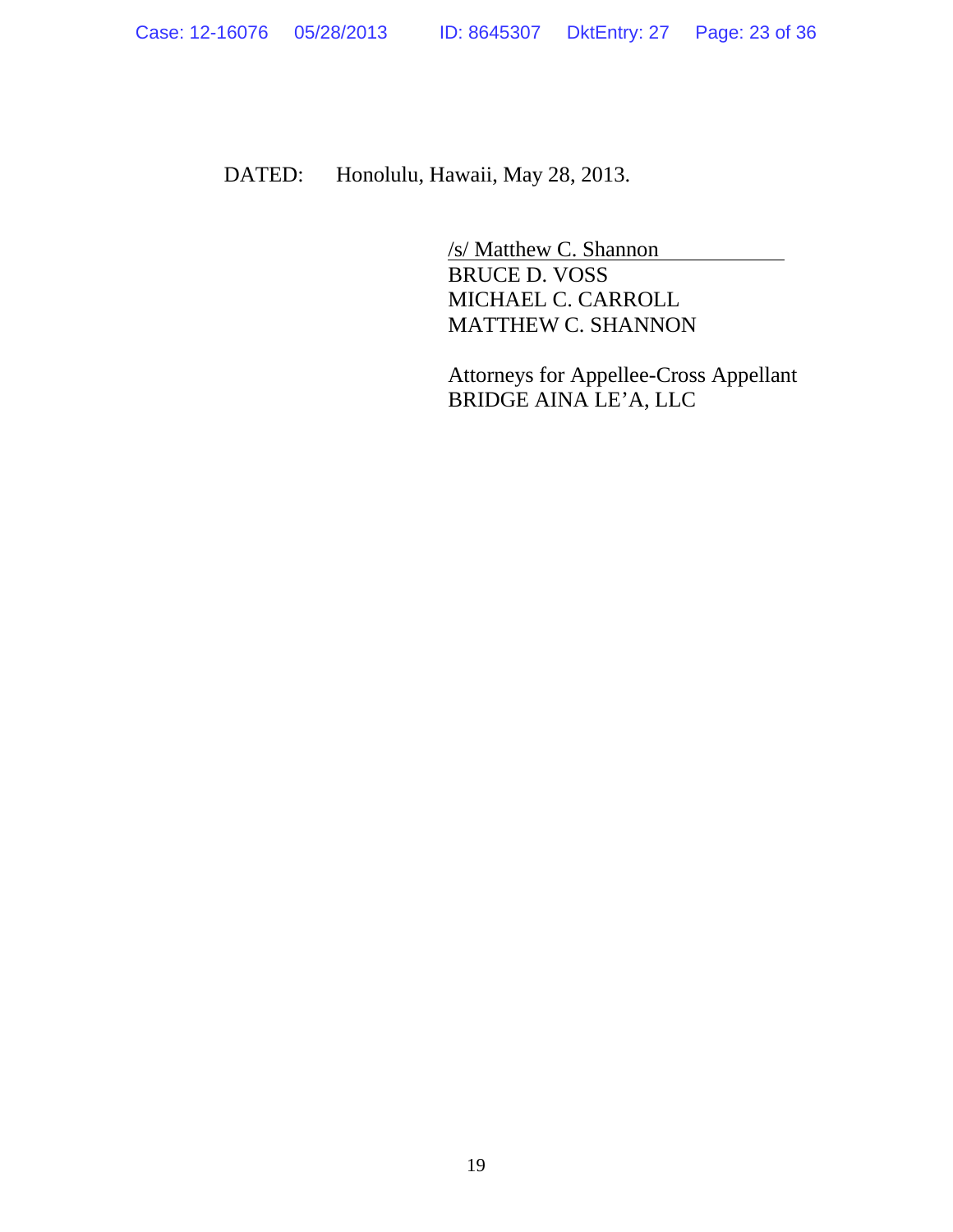## **CERTIFICATE OF COMPLIANCE PURSUANT TO CIRCUIT RULE 32-1**

I certify that this brief is proportionately spaced, has a typeface of

14 points, and contains 3721 words.

DATED: Honolulu, Hawaii, May 28, 2013.

/s/ Matthew C. Shannon BRUCE D. VOSS MICHAEL C. CARROLL MATTHEW C. SHANNON

Attorneys for Appellee-Cross Appellant BRIDGE AINA LE'A, LLC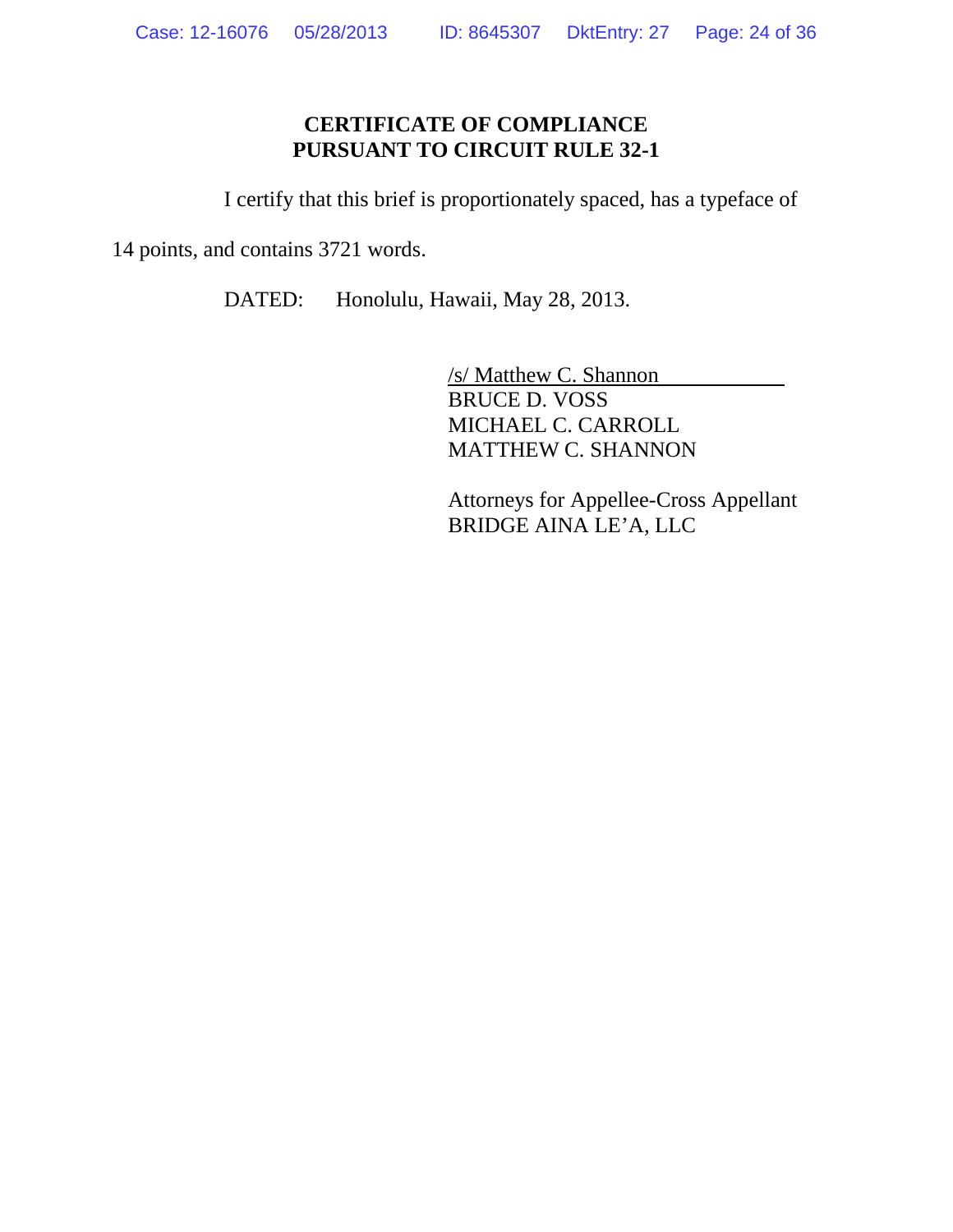#### 10 Palm v. City of Miami Beach

#### United States District Court for the Southern District of Florida March 23, 2011, Decided; March 23, 2011, Filed CASE NO. 09-23306-CIV-LENARD/TURNOFF

Reporter: 2011 U.S. Dist. LEXIS 36330; 2011 WL 1102791

10 PALM, LLC and VILLAZZO, LLC, Plaintiffs, vs. CITY OF MIAMI BEACH, FLORIDA, Defendant.

Counsel: [\*1] For 10 Palm, LLC, a Florida limited liability company, Villazzo, LLC, a Florida limited liability company, Plaintiffs: David Randall Hazouri, Bilzin Sumberg Baena Price & Axelrod, Miami, FL; John Kressfield Shubin, Shubin & Bass, Miami, FL.

For City of Miami Beach, a Florida municipal corporation, Defendant: Debora Jean Turner. Gary Mark Held, City of Miami Beach, Miami, FL.

**Judges: JOAN A. LENARD, UNITED STATES** DISTRICT JUDGE.

Opinion by: JOAN A. LENARD

Opinion

#### **ORDER GRANTING PLAINTIFFS' MO-TION FOR REMAND (D.E. 7)**

THIS CAUSE is before the Court on the Plaintiffs 10 Palm, LLC and Villazo, LLC's ("Plaintiffs") Motion for Remand ("Motion," D.E. 7), filed on November 25, 2009. On December 15, 2009, Defendant City of Miami Beach (the "City") filed its Response in Opposition to Plaintiffs' Motion ("Response," D.E. 9). Plaintiffs filed their Reply to Defendant's Response ("Reply," D.E. 14) on December 30, 2009. Upon review of the Motion, Response, Reply and the record, the Court finds as follows.

#### I. Factual and Procedural Background

This action stems from the dispute between Plaintiffs and the City over the right of a single -family homeowner to lease his home to a tenant for a period of time that is less than six  $(6)$  months  $[*2]$  and one  $(1)$  day. Plaintiffs are a homeowner and rental agent, respectively, who have a direct interest in renting singlefamily homes to tenants looking for vacation or short term rentals in Miami Beach, Florida.

On or about February 24, 2000, City Planning Director Jorge Gomez ("Gomez") issued a written Administrative Interpretation ("AI 00-02") which concluded that all rentals of single-family homes in single-family zoned residential areas in the City of Miami Beach for periods of less than six months and one day were prohibited. (Compl. ¶14, D.E. 1.) Gomez allegedly based AI 00-02 on the reading of City Land Development Regulation 142-102 and City Code Section 102.  $(Id. \mathcal{F}$  15.) The City subsequently enforced AI 00-02 against Plaintiffs, prohibiting them from effecting short-term rentals. (See id.  $\P$  16.)

On September 17, 2007, Plaintiffs filed suit in the Circuit Court of Miami-Dade County against the City seeking declaratory judgment that Gomez had no legal authority to issue AI 00 -02, that AI 00-02 was ultra vires and void as a matter of law. (Id.) That suit was removed to this Court by the City on October 17, 2007. (See Notice of Removal, Civ. Case No. 07-22752 -JAL, D.E. 1.) Plaintiffs [\*3] did not move to remand the action to state court. On April 8, 2008, upon the Parties' Joint Motion to Stay Proceedings, the case was stayed and administratively closed for the purpose of allowing the Parties to come to a settlement regarding AI 00-02. (See April 8, 2008 Order, Civ. Case No. 07-22752-JAL, D.E. 31.)

No such settlement was ever reached. On February 25, 2009, the City enacted Ordinance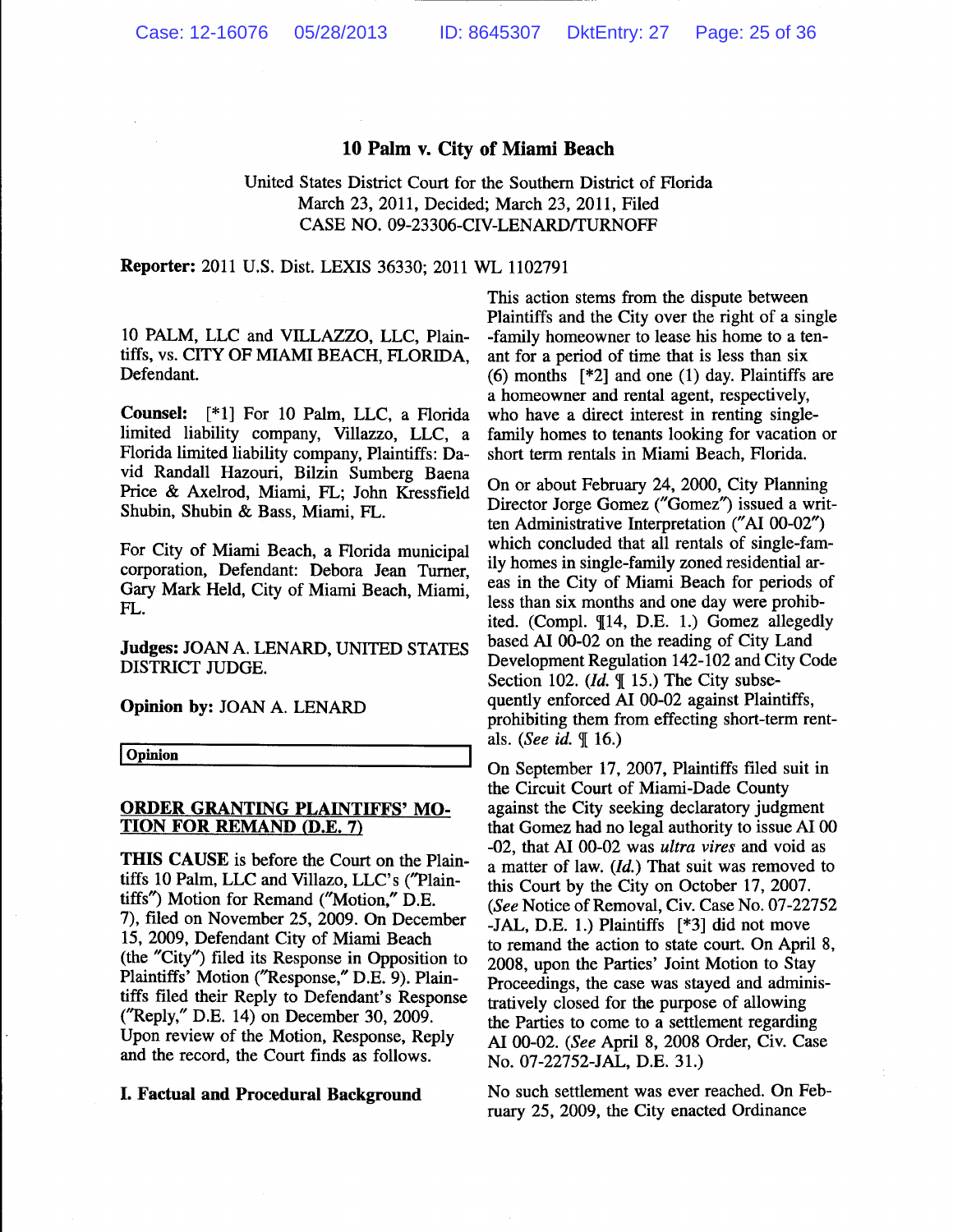#### Page 2 of 5

2011 U.S. Dist. LEXIS 36330, \*3

No. 2009-3629, entitled "Codification of Director's Interpretation" ("Ordinance"). (Compl. ¶ 18.) The Ordinance made illegal rentals of single -family homes for less than six months and one day.  $(Id.)$ 

Plaintiffs once again filed suit against the City in the Circuit Court of Miami-Dade County. (Notice of Removal ¶ 1, D.E. 1.) The City again removed the action to the District Court for the Southern District of Florida on October 30. 2009. (See id.) The instant Complaint contains all three of the claims alleged against the City in the 2007 action, as well as two new counts. (See generally, Compl.) Plaintiffs seek a declaration that AI 00-02 is void (Count I), a declaration that the Ordinance violates Florida antitrust laws and appropriate injunctive relief (Count II), a declaration that the Ordinance [\*4] violates the Dormant Commerce Clause and appropriate injunctive relief (Count III), damages as a result of the City's unlawful takings pursuant to  $42$  U.S.C. § 1983 (Count IV) and damages as a result of the City's violation of their substantive due process and unlawful takings under the Florida Constitution (Count V).  $1\overline{2}$  The 2007 action remains stayed and administratively closed.

Plaintiffs now move to remand this case to state court, arguing that while this Court has jurisdiction over Plaintiffs' claims, it should abstain from doing so under the *Pullman* abstention doctrine. Plaintiffs contend that the dispute over the local zoning law central to this case is an issue properly left to state courts. (Mot. at 7.) Plaintiffs argue that (1) state courts are fully able to adjudicate their claims. (2) state court adjudication of their claims would obviate the need, or narrow the scope of, adjudication of the federal constitutional claims and (3) the proper resolution of the potentially determinative state law issue is uncertain. (See id. at 7-9 (citations omitted).)  $3$ 

The City opposes remand on two grounds. First, it argues that the instant action is simply a refiling of the 2007 suit. Plaintiffs' failure to seek remand of the 2007 action should bar their attempts to do so now. (Resp. at 5 (arguing that a motion for remand based on Pullman abstention, a non-subject matter jurisdiction basis, must be made within 30 days after the notice of removal).) The City paints the instant suit as Plaintiffs' belated attempt to circumvent the removal of the 2007 action and a "second bite at the remand apple." (Id. at 7.) Moreover, the City argues that Plaintiffs have waived their right to remand by participating in motion practice in this Court while the 2007 action remained pending.  $(Id.$  at 8.) The City requests that the 2007 action and the 2009 action be consolidated and remain in this Court. (See Defendant's Mot. to Consolidate Cases 07 -22752-CIV and 09-23306-CIV, Civ. Case No. 07-22752-JAL, D.E. 50.) In the alternative, the City argues that application  $[*6]$  of the Pullman abstention doctrine does not weigh in favor of remand. (See Resp. at 11-19.)

#### II. Timeliness of the Remand Motion

This case presents a unique procedural history. It is undoubtedly related to the parties' 2007 action, currently stayed and administratively closed. <sup>4</sup> Only the Ordinance and two additional claims distinguish this action from its predecessor. Yet, the right of a single-family homeowner in Miami Beach to lease his home to a tenant for a period of time that is less than six  $(6)$  months and one  $(1)$  day remains at the core of both actions.

The City accuses Plaintiffs of improper forum shopping, taking a "second bite at the remand apple." (Resp. at 7.) It urges the Court to

 $\mathbf 2$ Counts IV and V are mistakenly labeled as "Count IV" in the Complaint.

Counts II and III were not pled in the 2007 action.

<sup>3</sup> Plaintiffs [\*5] reserve their right to return to this Court for adjudication of their federal claims, if necessary, pursuant to *Eng*land v. Louisiana State Board of Medical Examiners, 375 U.S. 411, 415, 84 S. Ct. 461, 11 L. Ed. 2d 440 (1964). (Mot. at 6.)

Although not exactly the "mirror image" of the 2007 action, the parties acknowledge that following the disposition of the Motion to Remand, the earlier action will not proceed independently.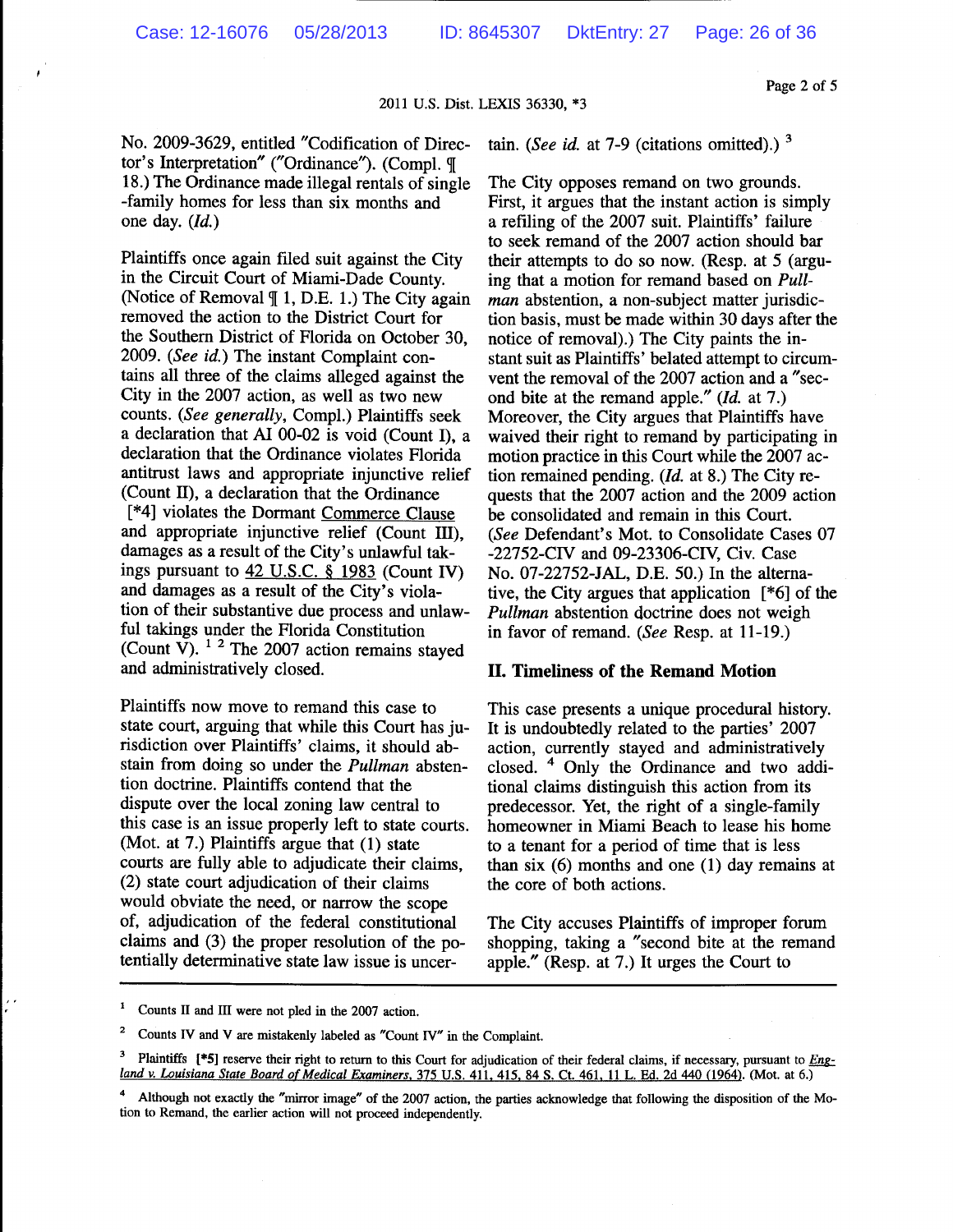2011 U.S. Dist. LEXIS 36330, \*6

view the instant action as an amendment to the complaint in the 2007 action. Plaintiffs counter by accusing the City of enacting the Ordinance in bad faith, essentially to gain leverage in settlement negotiations while the 2007 action was stayed. However, the Court need not consider each party's alleged bad faith [\*7] and procedural machinations upon its conclusion that Plaintiffs' Motion for Remand could have been made in the 2007 action, as well as in the instant case.

A motion for remand based on abstention or supplemental jurisdiction is not a motion based on "defect" in removal procedure and therefore is not subject to the thirty-day time limit of 28 U.S.C. § 1447(c). Snapper, Inc. v. Redan, 171 F.3d 1249, 1256-57, 1260 (11th Cir. 1999) (footnote omitted); Quackenbush v. Allstate Ins. Co., 517 U.S. 706, 711-12, 116 S. Ct. 1712, 135 L. Ed. 2d 1 (1996). In Snapper, the Eleventh Circuit reached this conclusion based on a historical analysis and legislative history of  $\S$  1447(c), noting that "[i]t is unlikely that a remand on [the basis of abstention or supplemental jurisdiction] would be ripe within such a short time frame." 171 F.3d at 1257 (footnote omitted).

Freed from the thirty-day time limit, a non-§  $1447(c)$  motion to remand still must be brought within a reasonable time frame.  $Id$  at 1257, n.18; see Foster v. Chesapeake, 933 F.2d 1207. 1213, n.8 (3d Cir. 1991) ("a district court in the proper exercise of discretion may deny as untimely a non-procedural defect, nonjurisdictional motion to remand if made at an unreasonably [\*8] late stage of the federal litigation"). Here, Plaintiffs filed their Motion thirty-nine (39) days after the City's Notice of Removal. In the 2007 action, nearly six months elapsed from the notice of removal until the case was stayed and administratively closed. Considering the total time elapsed in both actions (approximately seven months) and ignoring the period of the stay for the sake of this analysis, the Court finds that Plaintiffs did not wait an unreasonable time to file their Motion. Compare Foster, 933 F.2d at 1213, n.8 (affirming remand where plaintiff waited fifty four  $(54)$  days to move for non-§ 1447(c) re-

 $\mathbb{R}^n$ 

mand) and Ayers v. Watson, 113 U.S. 594, 596-99, 5 S. Ct. 641, 28 L. Ed. 1093 (1888) (upholding denial of remand as untimely because moving party did not move until after the Supreme Court issued a writ of error).

Moreover, during the six-month period in which the 2007 action was pending, the parties briefed a motion to dismiss, attended mediation and complied with several Court-ordered filings. The Court did not make any rulings on the merits of the action. The Court finds that this cumulative activity is not so significant and the litigation(s) so developed as to make the instant non- $§$  1447(c) Motion [\*9] untimely.

Accordingly, the City's arguments that Plaintiffs' Motion is untimely and that Plaintiffs have waived their right to move for remand are unavailing. The Court now turns to Plaintiffs' Motion to Remand based on *Pullman* abstention.

#### **III.** Pullman Abstention

*Pullman* abstention is appropriate "in cases presenting a federal constitutional issue which might be mooted or presented in a different posture by a state court determination of pertinent state law." Abell v. Frank, 625 F.2d 653, 656-57 (5th Cir. 1980); see Railroad Comm'n of Texas v. Pullman Co., 312 U.S. 496, 61 S. Ct. 643, 85 L. Ed. 971 (1941). The rationale for the doctrine is that a federal court should avoid an unnecessary federal constitutional decision where interpretation of state law may dispose of a case short of federal constitutional scrutiny." BT Inv. Managers, Inc. v. Lewis, 559 F.2d 950, 953 (5th Cir. 1977). The prerequisites for *Pullman* abstention are (1) there must be an unsettled issue of state law; and (2) there must be a possibility that the state law determination will moot or present in a different posture the federal constitutional questions raised. Siegel v. LePore, 234 F.3d 1163, 1174 (11th Cir. 2000). Several factors also inform [\*10] a court's exercise of discretion of whether to abstain:

> [D]elay, cost, doubt as to the adequacy of state procedures for having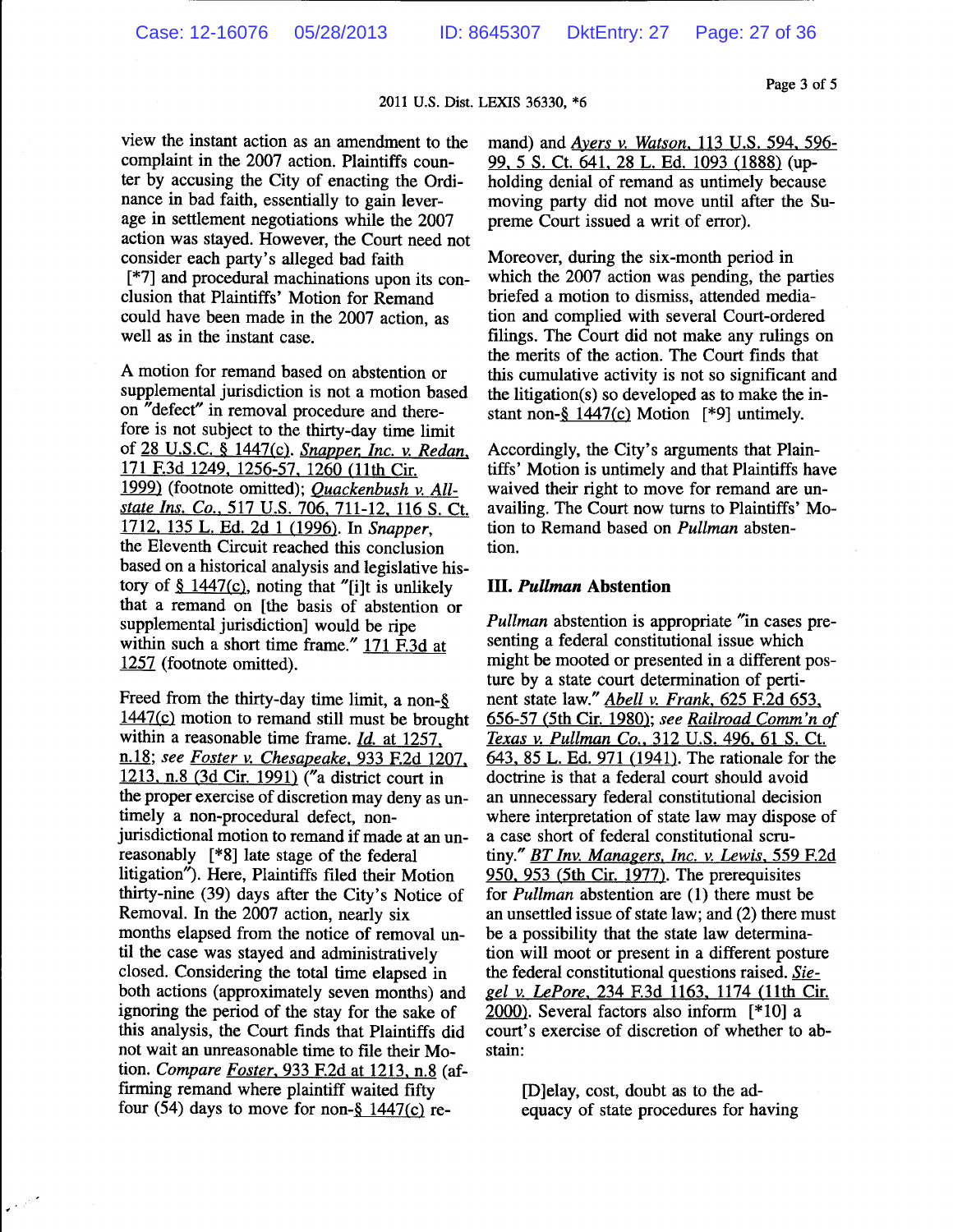2011 U.S. Dist. LEXIS 36330, \*10

#### Page 4 of 5

the state law question resolved, the existence of factual disputes, . . . the fact that the case has already been in litigation for a long time[,]  $\ldots$ . availability of "easy and ample means" for determining the state law question, the existence of a pending state court action that may resolve the issue, or the availability of a certification procedure, whereby the federal court can secure an expeditious answer.

#### Duke v. James, 713 F.2d 1506, 1510 (11th Cir. 1983).

The first and most critical prong of the *Pull*man test requires an unsettled question of state law. Although the City cites two state court cases which apply state antitrust laws to municipalities, the parties have not presented any case law interpreting Ordinance No. 2009-3629 or AI 00-02 or otherwise argued that Florida law is settled as to this ordinance.<sup>5</sup> See Moheb, Inc. v. City of Miami, 756 F. Supp. 2d 1370, 2010 U.S. Dist. LEXIS 136730, \*6 (S.D. Fla. Dec.  $16$ ,  $2010$ ) (Gold, J.) (granting remand of case involving application of local zoning ordinance to a local business). Nor have the parties addressed the interpretation [\*11] of the City's Code and Land Development Regulations or the legality of the City's actions in light of Florida Statutes §§ 163.3194 and 166.041 which govern adoption of land development regulations.

The City argues that the analysis under the first prong of Pullman is whether the state law may be applied to the Ordinance or AI 00-02, not whether the Ordinance actually violates the Florida antitrust statute. (Resp. at 13, citing Pullman, 312 U.S. 496, 61 S. Ct. 643, 85 L. Ed. 971, Siegel, 234 F.3d 1163 and Duke, 713 F.2d 1506.) The Court disagrees. "The test of uncertainty is typically said to be that the state law must be fairly subject to an avoiding construction." Duke, 713 F.2d at 1510. Put another way, the question of state law must be susceptible to interpretation that would avoid adjudication of the constitutional question. Siegel, 234 F.3d at 1174.

Here, the germane state law questions are whether the City's administrative interpretation and subsequent ordinance violated Florida antitrust statutes, [\*12] the Florida Constitution and statutes governing municipal land development regulations. These questions regarding the legality of local ordinances are unsettled; further, it appears that the Florida law provides ample means to resolve the legality of the City's ordinance and AI 00-02. See Pullman, 312 U.S. at 501 (remand appropriate where Texas law appeared to "furnish easy and ample means for determining the [Railroad] Commission's authority" to pass the regulation in dispute); Pittman v. Cole, 267 F.3d 1269, 1285 (11th Cir. 2001). The Court finds the analysis of the first prong of *Pullman* favors remand of this action.

As for the second prong of *Pullman*, significant possibility exists that application of state law will moot the two federal constitutional questions raised by Plaintiffs. Specifically, the need for determination of the federal claims will be obviated if the state court finds AI 00-02 was improperly enacted and enforced; or if the Ordinance is in violation of Flordia antitrust statutes; or if enactment of Ordinance No. 2009-3629 constitutes an illegal taking in violation of Articles I,  $\S$ § 2 and 9, and Article X, § 6 of the Florida Constitution. See, e.g. Pullman, 312 U.S. at 501. [\*13] Even if Plaintiffs suffer the adverse determination of all of the aforementioned claims, the state court may nonetheless find that Plaintiffs are entitled to grandfather status and exempt from the City's enforcement of Ordinance No. 2009-3629. Local law issues comprise the majority of this dispute and these are best interpreted and resolved by a Florida court. See, e.g., Int'l Eateries, 838 F. Supp. at 585; Moheb, 2010 U.S. Dist. LEXIS at  $*$  7. Thus, the second prong of *Pullman* also weighs in favor of remand.

The City notes that Plaintiffs have not properly pled Count II, violation of Florida antitrust laws. (Resp. at 13, n.6.) This issue is not before the Court and does not affect the determination of the instant motion.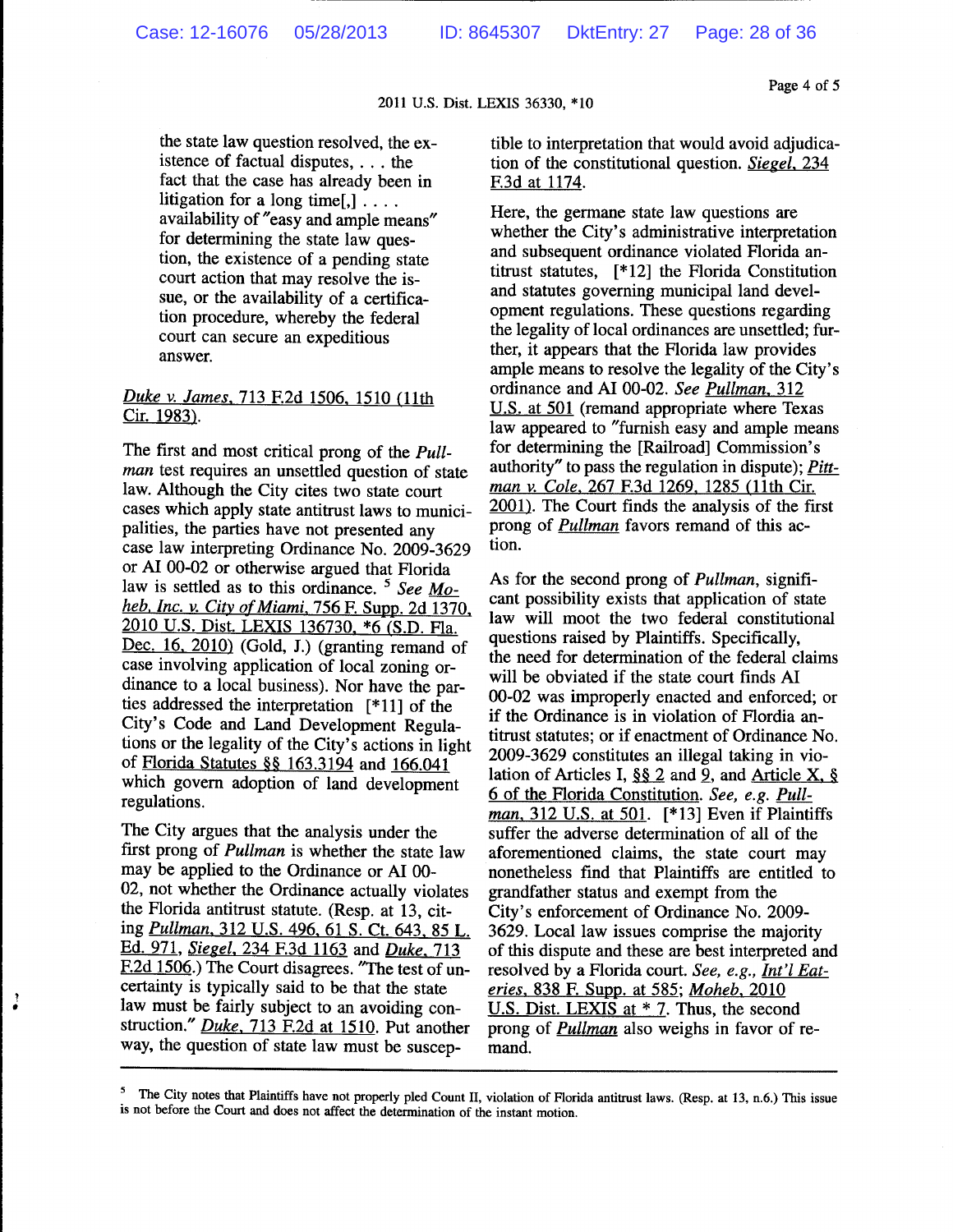05/28/2013

#### 2011 U.S. Dist. LEXIS 36330, \*13

The Court also considers additional factors in this matter, finding that on balance, remand is appropriate. See, e.g., Duke, 713 F.2d at 1510. Florida courts are well qualified to expeditiously and thoroughly resolve the disputed issues in this action. The Court also finds that despite four years having passed since the commencement of the initial suit, the parties have spent relatively little time and expense in litigating the successive actions. Indeed, the record has not been developed, nor has discovery commenced. The factual disputes in this matter will likely be minimal. For all of these reasons, in addition to the "easy and ample" means for determining the state law questions, [\*14] the Court finds that remand of this action is a proper exercise of its discretion. *Pullman*, 312 U.S. at 501.

Finally, another relevant consideration in applying Pullman abstention is the subject matter of the challenged state law and the constitutional right alleged to have been infringed. Siegel, 234 F.3d at 1174; East Naples Water Systems v. Bd. of Cty. Commissioners, 627 F. Supp. 1065, 1073 (S.D. Fla. 1986). Courts have often exercised their discretion under *Pullman* to remand, dismiss or stay cases involving disputes arising from local zoning ordinances. Compare Moheb, 2010 U.S. Dist. LEXIS at \*9 (remand granted where legality of local zoning law in dispute); *Int'l Eateries of America*, Inc. v. Bd. of Cty. Commissioners, 838 F. Supp. 580, 585 (S.D. Fla. 1993) (finding applicability of Florida Statutes, including § 163.3194(2), to local ordinance unsettled); East Naples Water Systems, 627 F. Supp. at 1073 (staying case involving unsettled Florida zoning and land regulation law); with Siegel, 234 F.3d at 1174 ("voting rights cases are particularly inappropriate for abstention"); *Pittman*, 267 F.3d at 1287 (abstention invoked sparingly in *First* Amendment cases). The Court finds nothing  $[*15]$  to distinguish this local zoning and land use case from its predecessors and depart from their established uses of the Pullman abstention doctrine.

Where, as here, there are no parallel state court proceedings because the defendant removed the case to federal court, the district court may decide to remand the action in its entirety rather than stay the federal claims. See, e.g., Administaff, Inc. v. Kaster, 799 F. Supp. 685, 690 & n.12 (W.D. Tex. 1992) (remanding entire case under *Pullman* abstention). Accordingly, the Court will remand the entire action to state court.

#### **IV.** Conclusion

Consistent with the foregoing, it is  $OR-$ **DERED AND ADJUDGED that:** 

> 1. Plaintiffs 10 Palm, LLC and Villazo, LLC's Motion for Remand (D.E. 7), filed on November 25, 2009, is **GRANTED.**

> 2. This case is **REMANDED** to the Eleventh Judicial Circuit Court in and for Miami-Dade County, Florida.

3. This case is now **CLOSED**.

DONE AND ORDERED in Chambers at Miami, Florida, this 23rd day of March, 2011.

/s/ Joan A. Lenard

#### **JOAN A. LENARD**

#### UNITED STATES DISTRICT JUDGE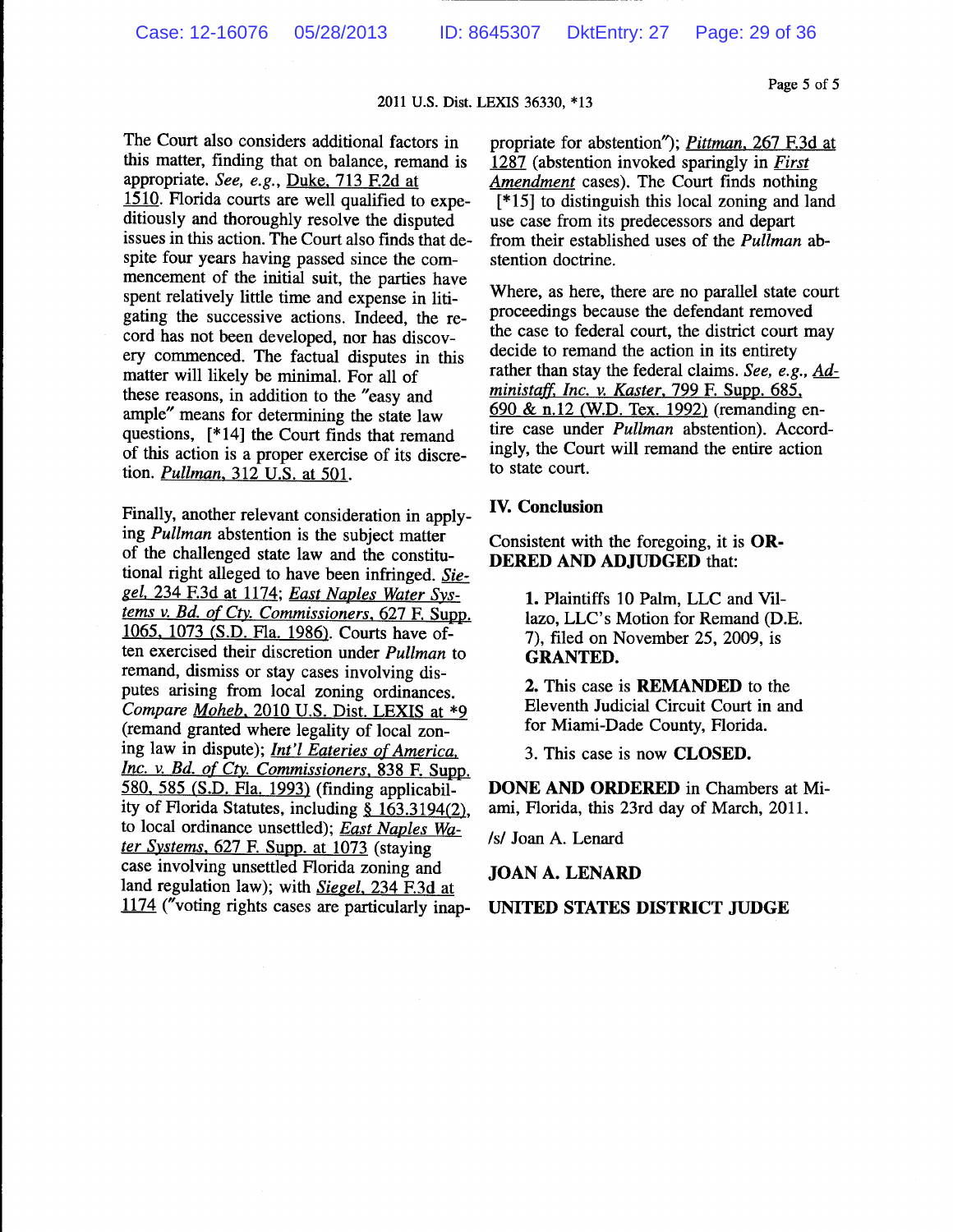### Project Patch Family Therapy Ctr. v. Klickitat County Bd. of Adjustment

United States District Court for the Western District of Washington March 25, 2008, Decided; March 31, 2008, Filed CASE NO. C08-5057BHS

Reporter: 2008 U.S. Dist. LEXIS 122335; 2008 WL 906078

PROJECT PATCH FAMILY THERAPY CEN-TER, Plaintiff, v. KLICKITAT COUNTY BOARD OF ADJUSTMENT; and KLICKITAT COUNTY, WASHINGTON, Defendants.

**Counsel:** [\*1] For Project Patch Family Therapy Center, Plaintiff: Mark A Erikson, LEAD ATTORNEY, VANCOUVER, WA.

For Klickitat County Board of Adjustment, Klickitat County, Washington, Defendants: Jennifer D Homer, LEAD ATTORNEY, CAN-FIELD & ASSOC INC, EPHRATA, WA; James E. Baker, JERRY J MOBERG & ASSOCIATES, EPHRATA, WA.

**Judges: BENJAMIN H. SETTLE, United States** District Judge.

Opinion by: BENJAMIN H. SETTLE

Opinion

#### ORDER GRANTING PLAINTIFF'S MOTION FOR REMAND

This matter comes before the Court on Plaintiff's Motion for Remand (Dkt. 7) in accordance with 28 U.S.C. § 1447(c) and 28 U.S.C. § 1441. Having considered the Plaintiff's motion, Defendants' response, Plaintiff's reply, and the remainder of the file herein, the Court finds that remand is appropriate pursuant to the *Pullman* abstention doctrine.

Plaintiff's have asked this court to remand the instant matter to state court pursuant to 28 U.S.C. § 1447(c) and 28 U.S.C. § 1441. 28 U.S.C.  $\frac{1}{2}$  1447(c) authorizes the grant of remand motions for any defect in the removal pro-

cess other than subject matter jurisdiction when such motion is timely made or when a motion for remand is made for lack of subject matter any time before final judgment. In the instant matter, the case was properly [\*2] removed from state court, this Court does have subject matter jurisdiction, and 28 U.S.C.  $\frac{8}{9}$  1447(c) is not applicable.

#### 28 U.S.C. § 1441(c) states:

Whenever a separate and independent claim or cause of action within the jurisdiction conferred by section  $1331$  of this title is joined with one or more otherwise non-removable claims or causes of action, the entire case may be removed and the district court may determine all issues therein, or, in its discretion, may remand all matters in which state law predominates.

(Emphasis added.) Plaintiff filed this cause of action seeking review under the Land Use Petition Act (LUPA), RCW 36.70C and for damages pursuant to RCW 64.40.020 and 42 USC  $\frac{1}{9}$  1983 arising from the land use decisions made relating to Plaintiff's property. Under these circumstances the Court finds that Plaintiff's claims are not "separate and independent" and that this Court is not authorized to remand under  $§$  1441(c).

Plaintiff alternatively contends that this court has the authority to remand the instant matter to state court pursuant to the Pullman and Younger abstention doctrines. Under the Pullman abstention doctrine the Court may abstain where:

> (1) The complaint touches a sensitive  $[*3]$  area of social policy upon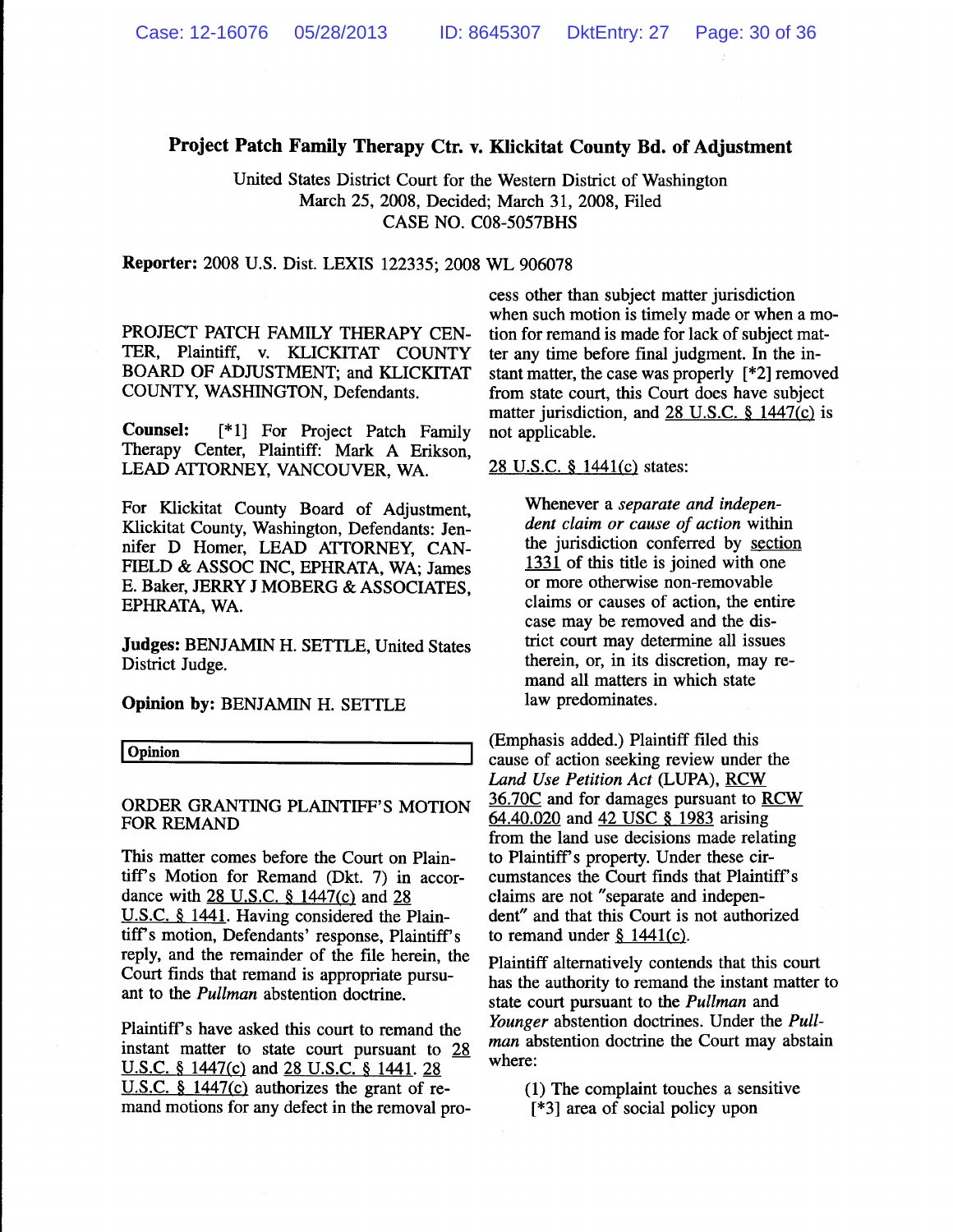Page 2 of 2

2008 U.S. Dist. LEXIS 122335, \*3

which the federal courts ought not to enter unless no alternative to its adjudication is open.

(2) Such constitutional adjudication plainly can be avoided if a definitive ruling on the state issue would terminate the controversy.

(3) The possibly determinative issue of state law is doubtful.

Sinclair Oil Corp. v. County of Santa Barbara, 96 F.3d 401, 409 (9th Cir. 1996) (citing Pearl Inv. Co. v. City & County of San Francisco, 774 F.2d 1460, 1463 (9th Cir. 1985)). The Ninth Circuit has consistently approved of a district court's use of Pullman abstention in land use cases. Sinclair, 96 F.3d at 409.

"Land use planning is a sensitive area of social policy that meets the first requirement for *Pull*man abstention." Id. (citing Kollsman v. City of Los Angeles, 737 F.2d 830, 833 (9th Cir. 1984). The second criterion is also satisfied here because if Plaintiff's LUPA claims are decided, determination of the issues raised by the 42 U.S.C.§ 1983 claim for damages could be rendered unnecessary. Furthermore, "it is sufficient if the state law issues might 'narrow' the federal constitutional questions." Sinclair, 96 F.3d at 409 (citing *Pearl*, 774 F.2d at 1464). Additionally, [\*4] the third criterion is also met. As stated in Sinclair, "a local government's enactment of land use regulations 'is by nature a question turning on the peculiar facts of each case in light of the many [applicable] local and state-wide land use laws . . . . " 96 F.3d at

410 (quoting *Santa Fe Land Improvement Co.* v. City of Chula Vista, 596 F.2d 838, 841 (9th Cir. 1979). Plaintiff's claims concern local land use decisions related to Plaintiff's property and the Court finds the above analysis applicable. As the Court stated in Sinclair, "Abstention often will be appropriate when state land use regulations are challenged on state and federal grounds." 96 F.3d at 410 (quoting Kollsman, 737 F.2d at 836).

Having determined that the present matter should be remanded to state court pursuant to the *Pullman* abstention doctrine, the Court does not need to analyze whether abstention would be appropriate under the Younger abstention doctrine. The entire matter should be remanded to state court for further proceedings there. The fact that Plaintiff has raised civil rights violation through the 42 U.S.C. § 1983 claim does not provide a basis upon which this Court should abstain from exerting jurisdiction  $[*5]$  over this matter. C-Y Development Co. v. City of Redlands, 703 F.2d 375, 381 (9th Cir. 1982).

Therefore, it is ORDERED that Plaintiff's Motion for Remand (Dkt. 7) is hereby **GRANTED.** All matters currently before the Court in this action shall be remanded to state court for further proceedings.

DATED this 25th day of March, 2008.

/s/ Benjamin H. Settle

**BENJAMIN H. SETTLE** 

United States District Judge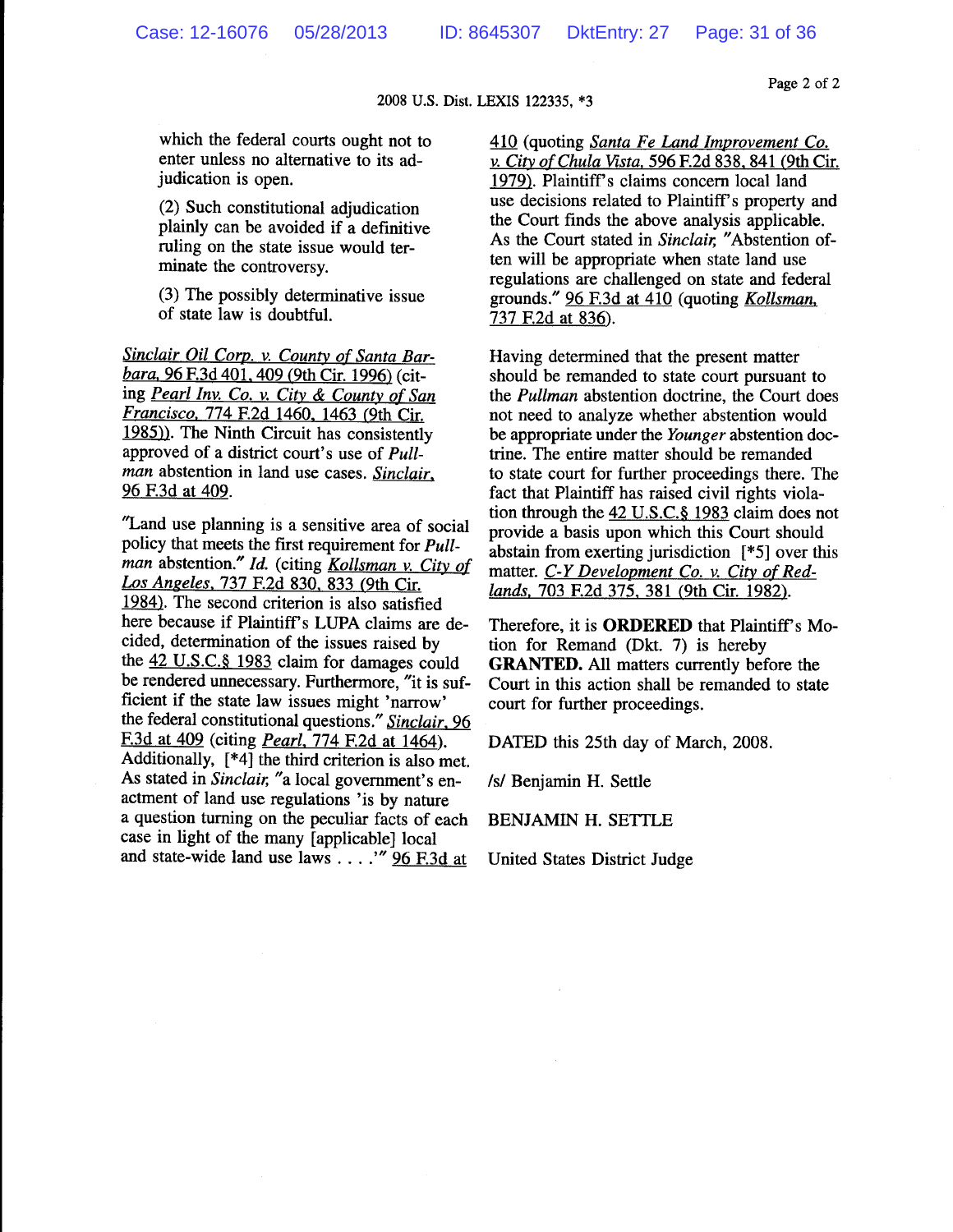#### Clark v. City of Gig Harbor

United States District Court for the Western District of Washington April 17, 2009, Decided; April 20, 2009, Filed Case No. C09-5099 FDB

Reporter: 2009 U.S. Dist. LEXIS 38524; 2009 WL 1046032

LISA CLARK, Petitioner, v. CITY OF GIG HARBOR, a Washington municipal corporation, Respondent.

Counsel: [\*1] For Lisa Clark, Plaintiff: Jane Ryan Koler, LEAD ATTORNEY, GIG HAR-BOR, WA.

For City of Gig Harbor, a Washington Municipal Corporation, Defendant: Carol A Morris, LEAD ATTORNEY, SEABECK, WA.

Judges: FRANKLIN D. BURGESS, UNITED STATES DISTRICT JUDGE.

Opinion by: FRANKLIN D. BURGESS

Opinion

ORDER OF REMAND OF STATE CLAIMS AND STAY OF FEDERAL CLAIMS

This matter comes before the Court on Petitioner Lisa Clark's Motion for Remand of State Claims and to Stay Federal Claim. The Court, after reviewing all materials submitted by the parties and relied upon for authority, is fully informed and hereby grants Petitioner's motion and remands the state law claims to the Pierce County Superior Court and stays consideration of Petitioner's federal claim(s) pending the state court proceeding.

#### **Introduction and Background**

Petitioner filed this action in Pierce County Superior Court seeking review under the Land Use Petition Act (LUPA) and for damages pursuant to <u>RCW 64.40.020</u> and 42 U.S.C. § 1983 arising from land use decisions of Gig Harbor relating to a fence constructed by Plaintiff

in the City right-of-way. Respondent, City of Gig Harbor removed the action to this Court pursuant to  $28$  U.S.C. § 1441(a), which provides that "[e]xcept  $[*2]$  as otherwise expressly provided by Act of Congress, any civil action brought in a State court of which the district courts of the United States have original jurisdiction, may be removed by the defendant or the defendants, to the district court of the United States for the district and division embracing the place where such action is pending." In this case, Petitioner has alleged a cause of action under 42 U.S.C. § 1983, a provision of the Federal Civil Rights Act. Thus, this Court has original jurisdiction.

Under 28 U.S.C. § 1367, a federal court may assume supplemental jurisdiction over all other claims that are so related to claims in the action within the original jurisdiction so that they form part of the same case or controversy. Petitioner does not dispute that this Court has supplemental jurisdiction over her state law claims. Accordingly, Respondent's removal of this action has brought not only the  $\S$  1983 claim, but also the related state law zoning claims implicating the Washington State Constitution, Washington statutes and state common law.

Respondent City of Gig Harbor has moved for summary judgment seeking dismissal of Petitioner's claims in their entirety, asserting that [\*3] there was no "final land use decision" which would permit LUPA review and/or Petitioner has no constitutionally protected property interest. Asserting that the state law claims raise a novel or complex issue of State law and/or these claims substantially predominates over the claim over which the district court has original jurisdiction, Petitioner moves for remand of the state law claims, if not the entire case, to the state court.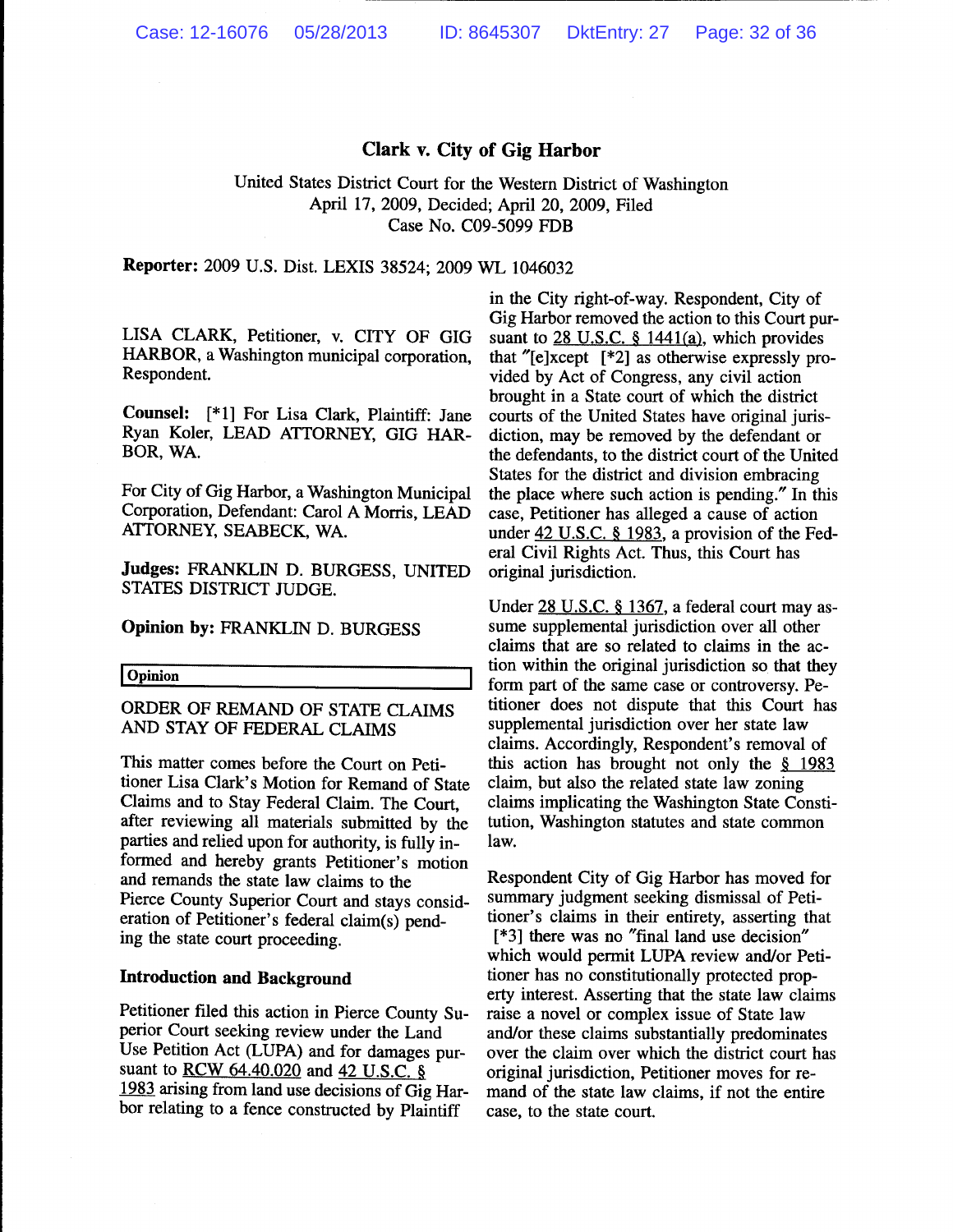2009 U.S. Dist. LEXIS 38524, \*3

#### **Remand of State Law Claims**

Supplemental jurisdiction under 28 U.S.C. § 1367(c) is discretionary, and courts may decline to exercise jurisdiction over supplemental state law claims "[d]epending on a host of factors including the circumstances of the particular case, the nature of the state law claims, the character of the governing state law, and the relationship between the state and federal claims." City of Chicago v. International College of Surgeons, 522 U.S. 156, 173, 118 S. Ct. 523, 139 L. Ed. 2d 525 (1997). This discretion, however, is not unbridled. Pursuant to  $\S$  $1367(c)$ , a district court may decline to exercise jurisdiction over a state claim if: (1) the claim raises a novel or complex issue of State law; (2) the claim substantially predominates over the claim or claims over which [\*4] the district court has original jurisdiction; (3) the district court has dismissed all claims over which it has original jurisdiction, or (4) in exceptional circumstances, there are other compelling reasons for declining jurisdiction. 28 U.S.C. 1367(c). Deciding whether to exercise supplemental jurisdiction "is a responsibility that district courts are duty-bound to take seriously." Acri v. Varian Associates, 114 F.3d 999, 1001 (9th Cir. 1997).

The categories identified in Section 1367(c) provide the primary basis for a district court's discretion to decline supplemental jurisdiction. Executive Software North America, Inc. v. United States District Court, 24 F.3d 1545, 1555-56 (9th Cir. 1994). "[U]nless a court properly invokes a section 1367(c) category in exercising its discretion to decline to entertain pendant claims, supplemental jurisdiction must be asserted." Id. Once a court identifies a factual predicate which corresponds to one of the subsection  $1367(c)$  categories, the exercise of discretion "is informed by whether remanding the pending state claims comports with the underlying objective of most sensibly accommodating the values of economy, convenience. fairness, and comity." [\*5] Id. at 1557 (internal citations and quotations omitted).

Petitioner Clark's argument for remand is premised on an assertion that her state law claims substantially predominate over her federal claim and/or the state law claims involve novel or complex issues of state law. The Respondent counters that it is more appropriate to consider this action in its procedural posture: that there has been no "land use decision" that would subject the City's actions to judicial review and/or that the Petitioner has no protected property interest that would subject the City to a claim for damages.

Regardless of how the Court views the state law claims, the Court finds, pursuant to  $\S$  $1367(c)(2)$ , that the issues involved in the state law claims predominate over Petitioner's federal claim. The factual findings and legal analysis that are necessarily part of an adjudication of Ms. Clark's state law claims will inform, and possibly control, the findings regarding the § 1983 claim. As Petitioner has acknowledged, her federal claim is merely an alternative device to recover damages arising from the same actions that are at issue in its state law claims.

The Ninth Circuit has repeatedly recognized that local [\*6] zoning and land use disputes represent an area "upon which the federal courts ought not to enter unless no alternative to its adjudication is open." Rancho Palos Verdes Corp. v. City of Laguna Beach, 547 F.2d 1092, 1094 (9th Cir. 1976); San Remo Hotel v. City and County of San Francisco, 145 F.3d 1095, 1105 (9th Cir. 1998); Hoehne v. County of San Benito, 870 F.2d 529, 532 (9th Cir. 1989).

The crux of Petitioner's state law claim is that the City of Gig Harbor's actions violated the statutory grant of land use governance. The Court finds, pursuant to  $\frac{8}{2}$  1367(c)(2), that the issues involved in Petitioner's state law claims, namely the propriety and legality of Respondent's actions under Washington's land use statutes and regulations, predominate over the federal claim. The factual findings and legal analysis that are necessarily part of an adjudication of Petitioner's state law claims will inform, and possibly control, many of the findings regarding the § 1983 claim. As Petitioner's argument makes clear, the federal claim is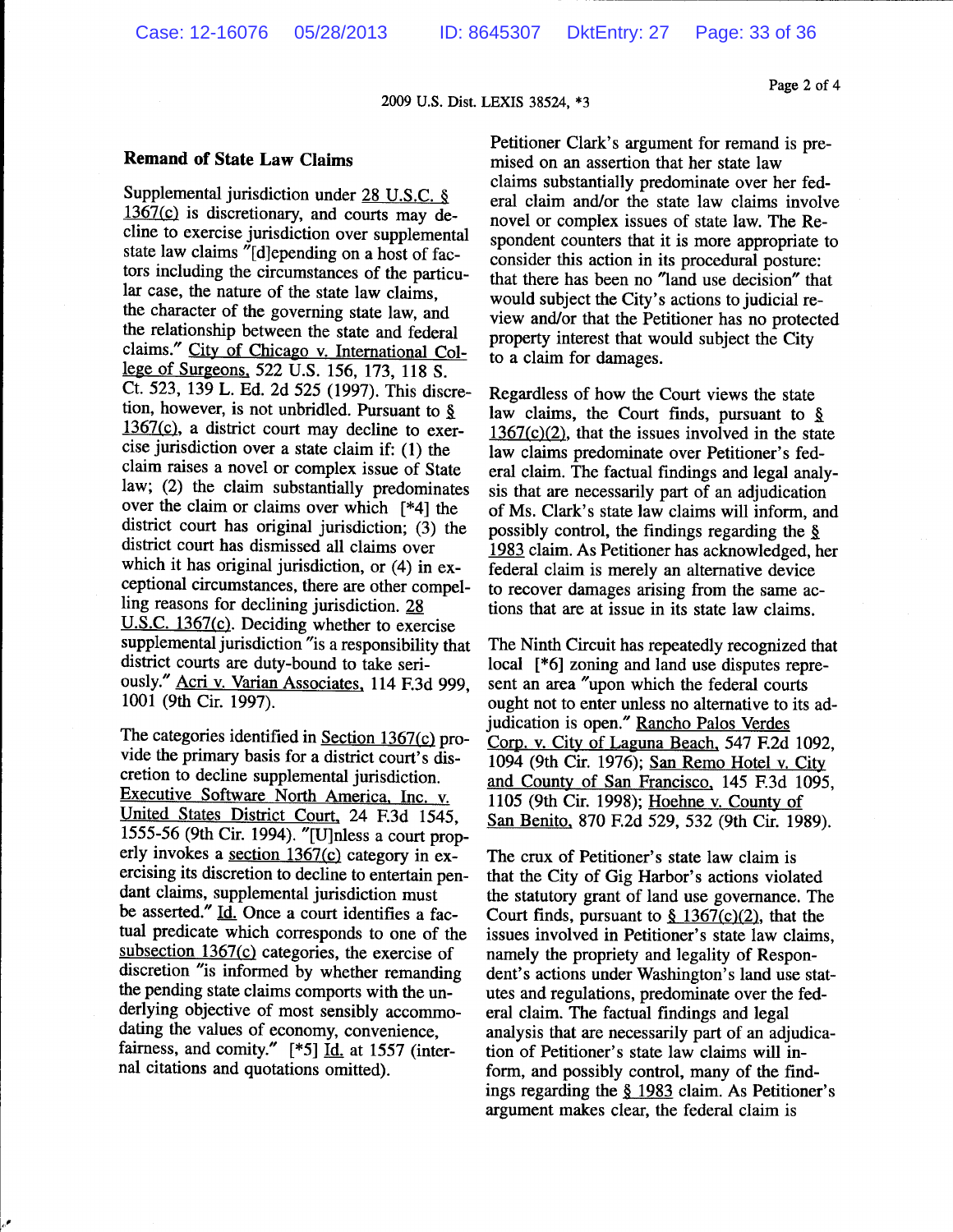Page 3 of 4

#### 2009 U.S. Dist. LEXIS 38524, \*6

merely an alternative device to recover damages arising from the same actions that are at issue in its state law claims. Whether the City's action amounted to a "land [\*7] use decision" under the LUPA or whether Ms Clark suffered damages to a property interest are issues particularly suited to a state court determination.

An additional basis for remand the instant matter to state court is the application of the Pullman abstention doctrine. The Pullman abstention doctrine allows a federal court to postpone the exercise of federal jurisdiction when "a federal constitutional issue ... might be mooted or presented in a different posture by a state court determination of pertinent state law." C-Y Development Co. v. City of Redlands, 703 F.2d 375, 377 (9th Cir. 1983). Under the *Pull*man abstention is appropriate where:

> (1) The complaint touches a sensitive area of social policy upon which the federal courts ought not to enter unless no alternative to its adjudication is open.

(2) Such constitutional adjudication plainly can be avoided if a definitive ruling on the state issue would terminate the controversy.

(3) The possibly determinative issue of state law is doubtful

Sinclair Oil Corp. v. County of Santa Barbara, 96 F.3d 401, 409 (9th Cir. 1996).

The Ninth Circuit has consistently approved of a district court's use of *Pullman* abstention in land use cases. Sinclair Oil, at 409. [\*8] The Circuit has repeatedly held that "land use planning is a sensitive area of social policy that meets the first requirement for *Pullman* abstention." San Remo Hotel v. City & County of San Francisco, 145 F.3d 1095, 1105 (9th Cir. 1998). It has long been accepted that questions touching on state land use policy and the administrative processes incidental thereto are particularly well suited for disposition in the state courts. Miller v. Carr, 535 F. Supp. 682. 686 (W.D. Wash. 1982).

The second prong of the *Pullman* test is satisfied because if a state court determines that Petitioner lacks standing under the LUPA or has no protected property interest, Petitioner cannot maintain a  $§$  1983 claim, thus eliminating the constitutional question presented here. See Sinclair, 96 F.3d at 409. The second requirement is also satisfied where a favorable decision on a state law claim would provide Petitioner with some or all of the relief requested. Id.; C-Y Development, 703 F.2d at 378.

The Ninth Circuit has required only a minimal showing of uncertainty of the state law determination to satisfy the third *Pullman* factor in land use cases. Sinclair, at 405. Here, the third prong of the *Pullman* test  $[*9]$  is satisfied because the answer to the question of whether Petitioner may maintain a LUPA claim under state law is not clear.

Accordingly, the Court finds that Pullman abstention is warranted. Because permitting a Washington court to determine the essentially local issues underlying Petitioner's complaint may potentially narrow, or eliminate, the federal constitutional issues presented, the principles of comity and federalism underlying Pullman support the court's decision to abstain from hearing the state law claims.

#### **Retention and Stay of Federal Claims**

Petitioner's request that the Court remand the entire case is rejected because this Court has an obligation to exercise jurisdiction over federal claims properly before it.  $28$  U.S.C. § 1441(c) provides:

Whenever a separate and independent claim or cause of action within the jurisdiction conferred by section 1331 of this title is joined by one or more non -removable claims or causes of action, the entire case may be removed and the district court may determine all issues therein, or in its discretion, may remand all matters in which State law predominates.

The statute only permits remand of state law claims. Properly removed federal claims [\*10] of which the Court has original jurisdic-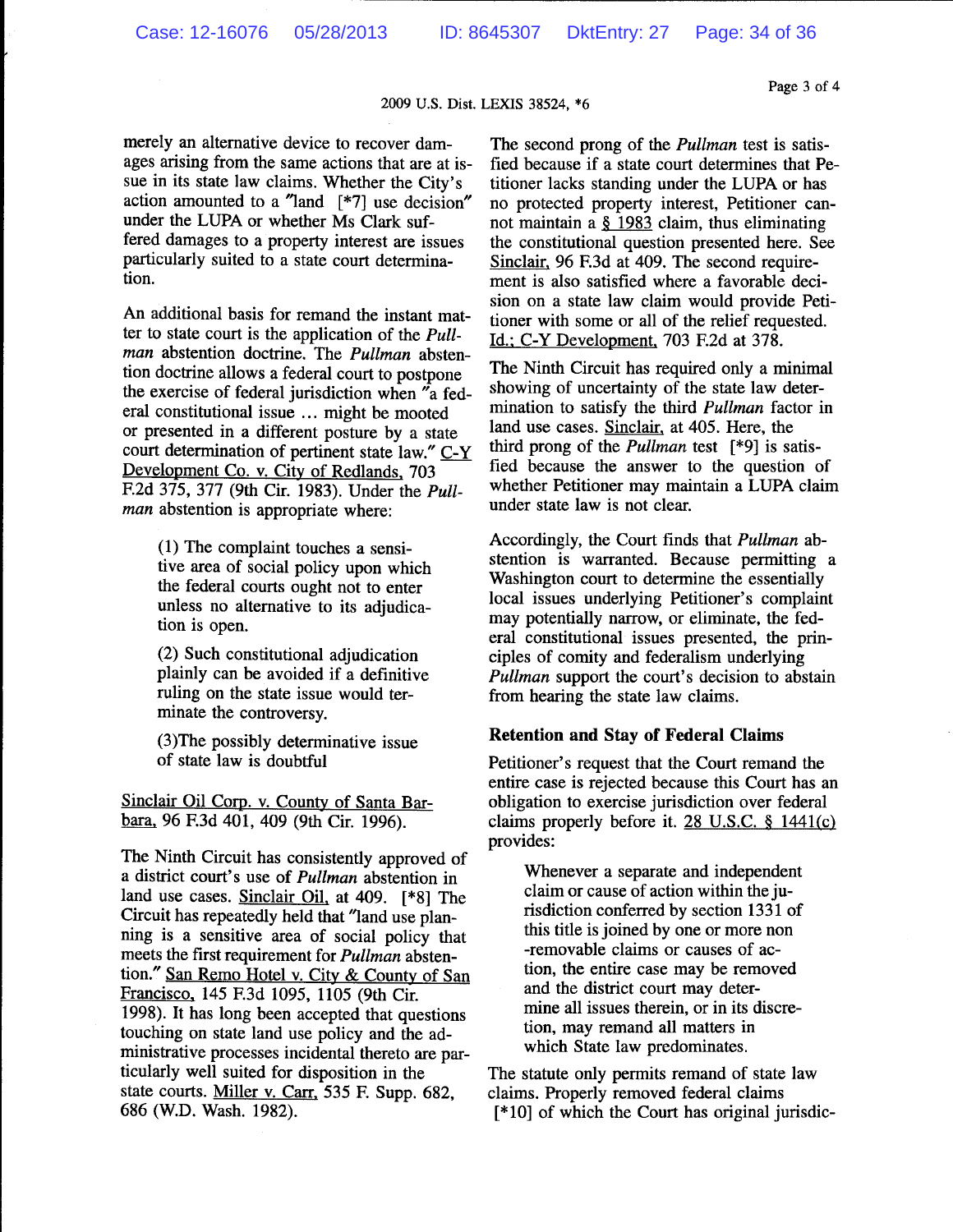Page 4 of 4

#### 2009 U.S. Dist. LEXIS 38524, \*10

tion are not subject to remand. See Baker v. Kingsley, 387 F.3d 649, 656-57 (7th Cir.  $2004$ )(It is an abuse of discretion for a district court to remand a federal claim that is properly before it); Green v. Ameritrade, Inc., 279 F.3d 590, 596 (8th Cir. 2002)(A district court has no discretion to remand a claim that states a federal question); Borough of West Mifflin v. Lancaster, 45 F.3d 780, 787 (3rd Cir. 1995)(Nothing in  $§ 1367(c)$  authorizes a district court to decline to entertain a claim over which it has original jurisdiction and, accordingly, that section clearly does not sanction the district court's remand of this entire case, including the federal civil rights claims, to the state court).

In general, if a court invokes *Pullman* abstention, it should stay the federal constitutional question until the matter has been sent to the state court for a determination of the state law issues. Pearl Investment Co. v. City and County of San Francisco, 774 F.2d 1460, 1462 (9th Cir. 1985).

The Court finds it appropriate to stay the federal claim pending resolution of Petitioner's state law claims in state court, in the interests of comity and judicial [\*11] economy, and to avoid the risk of inconsistent adjudications. See West Coast, Inc. v. Snohomish County, 33 F. Supp. 2d 924, 926 (W.D. Wash. 1999). (holding that simultaneously litigating state and federal issues in different forums may result in a "number of unfortunate occurrences").

#### **Conclusion**

For the foregoing reasons, the Court declines to exercise its supplemental jurisdiction over the state law claims, remanding those claims and staying the  $\S$  1983 claim. Respondent's motion for summary judgment is moot.

#### **ACCORDINGLY;**

#### IT IS ORDERED:

1. Petitioner's Motion for Remand [Dkt. # 8] is **GRANTED**. The state law claims are remanded to Pierce County Superior Court. Petitioner's claims under 42 U.S.C. 1983 are stayed pending the state court proceeding.

2. Respondent's Motion for Summary judgment and to Strike Initial Hearing [Dkt.  $# 6$ ] is **MOOT.** The motion seeking dismissal of the state law claims may be raised in the state court proceeding. In regards to the federal claim(s), the motion to dismiss may be renewed in this Court at the termination of the state court proceedings, if necessary.

DATED this 17th day of April, 2009.

/s/ Franklin D. Burgess

**FRANKLIN D. BURGESS** 

UNITED STATES DISTRICT JUDGE